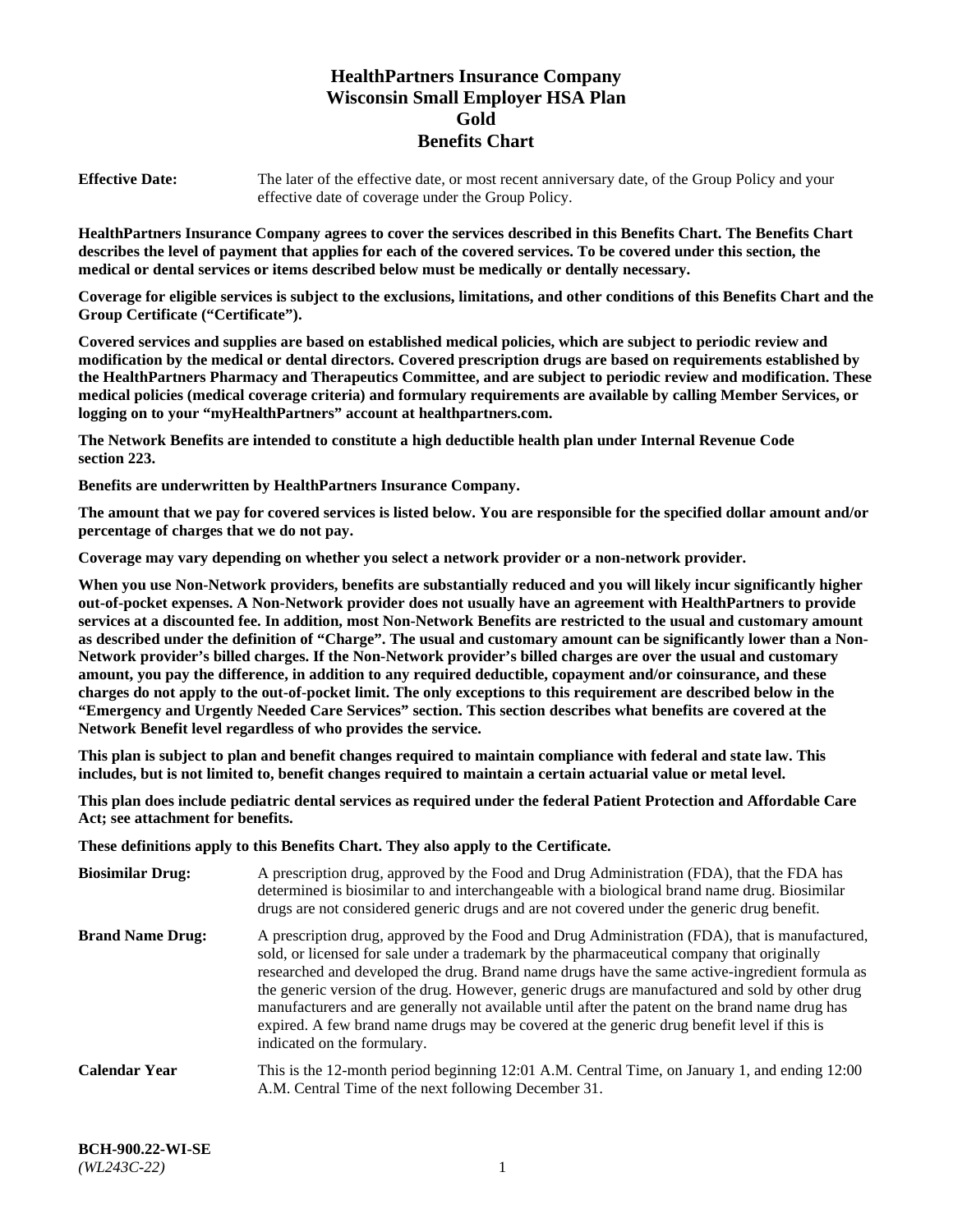| <b>Charge:</b> | For covered services delivered by a network provider, this is the provider's discounted fee for a<br>given medical/surgical service, procedure or item.                                                                                                                                                                                                                                                                                                                                                                                                                                                                                                                                                                 |
|----------------|-------------------------------------------------------------------------------------------------------------------------------------------------------------------------------------------------------------------------------------------------------------------------------------------------------------------------------------------------------------------------------------------------------------------------------------------------------------------------------------------------------------------------------------------------------------------------------------------------------------------------------------------------------------------------------------------------------------------------|
|                | For covered services delivered by non-network providers, a contracted rate may apply if such<br>arrangement is available to HealthPartners.                                                                                                                                                                                                                                                                                                                                                                                                                                                                                                                                                                             |
|                | For the usual and customary charge for covered services delivered by non-network providers, our<br>payment is calculated using one of the following options, depending on availability: 1) a<br>percentage of the Medicare fee schedule; 2) a comparable schedule if the service is not on the<br>Medicare fee schedule; or 3) a commercially reasonable rate for such service if a fee schedule is<br>not available.                                                                                                                                                                                                                                                                                                   |
|                | The usual and customary charge is the maximum amount allowed that we consider in the<br>calculation of the payment of charges incurred for certain covered services. You must pay for any<br>charges above the usual and customary charge, and they do not apply to the out-of-pocket limit.                                                                                                                                                                                                                                                                                                                                                                                                                            |
|                | A charge is incurred for covered ambulatory medical and surgical services, on the date the service<br>or item is provided. A charge is incurred for covered inpatient services, on the date of admission to<br>a hospital. To be covered, a charge must be incurred on or after your effective date and on or<br>before the termination date.                                                                                                                                                                                                                                                                                                                                                                           |
|                | Copayment/Coinsurance: The specified dollar amount, or percentage, of charges incurred for covered services, which we do<br>not pay, but which you must pay, each time you receive certain medical services, procedures or<br>items. Our payment for those covered services or items begins after the copayment or coinsurance<br>is satisfied. Covered services or items requiring a copayment or coinsurance are specified in this<br>Benefits Chart.                                                                                                                                                                                                                                                                 |
|                | For services provided by a network provider:<br>An amount which is listed as a flat dollar copayment is applied to a network provider's discounted<br>charge for a given service. However, if the network provider's discounted charge for a service or<br>item is less than the flat dollar copayment, you will pay the network provider's discounted charge.<br>An amount which is listed as a percentage of charges or coinsurance is based on the network<br>provider's discounted charges, calculated at the time the claim is processed, which may include an<br>agreed upon fee schedule rate for case rate or withhold arrangements.                                                                            |
|                | For services provided by a non-network provider:<br>Any copayment or coinsurance is applied to the lesser of the provider's charges or the usual and<br>customary charge for a service.                                                                                                                                                                                                                                                                                                                                                                                                                                                                                                                                 |
|                | A copayment or coinsurance is due at the time a service is provided, or when billed by the<br>provider. The copayment or coinsurance applicable for a scheduled visit with a HealthPartners<br>network provider will be collected for each visit, late cancellation and failed appointment.                                                                                                                                                                                                                                                                                                                                                                                                                             |
| Deductible:    | The specified dollar amount of charges incurred for covered services, which we do not pay, but an<br>enrollee or a family has to pay first in a calendar year. Our payment for those services or items<br>begins after the deductible is satisfied. For network providers, the amount of the charges that apply<br>to the deductible are based on the network provider's discounted charges, calculated at the time<br>the claim is processed, which may include an agreed upon fee schedule rate for case rate or<br>withhold arrangements. For non-network providers, the amount of charges that apply to the<br>deductible are the lesser of the provider's charges or the usual and customary charge for a service. |
|                | Any amounts paid or reimbursed by a third party, including but not limited to: point of service<br>rebates, manufacturer coupons, manufacturer debits cards or other forms of direct reimbursement<br>to an Insured for a product or service, will not apply toward your deductible, to the extent<br>permitted under state and federal law.                                                                                                                                                                                                                                                                                                                                                                            |
|                | Your plan has an embedded deductible. This means once an Insured meets the individual<br>deductible, the plan begins paying benefits for that person. If two or more members of the family<br>meet the family deductible, the plan begins paying benefits for all members of the family,<br>regardless of whether each Insured has met the individual deductible. However, an Insured may<br>not contribute more than the individual deductible toward the family deductible.                                                                                                                                                                                                                                           |
|                | All services are subject to the deductible unless otherwise indicated below in this Benefits Chart.                                                                                                                                                                                                                                                                                                                                                                                                                                                                                                                                                                                                                     |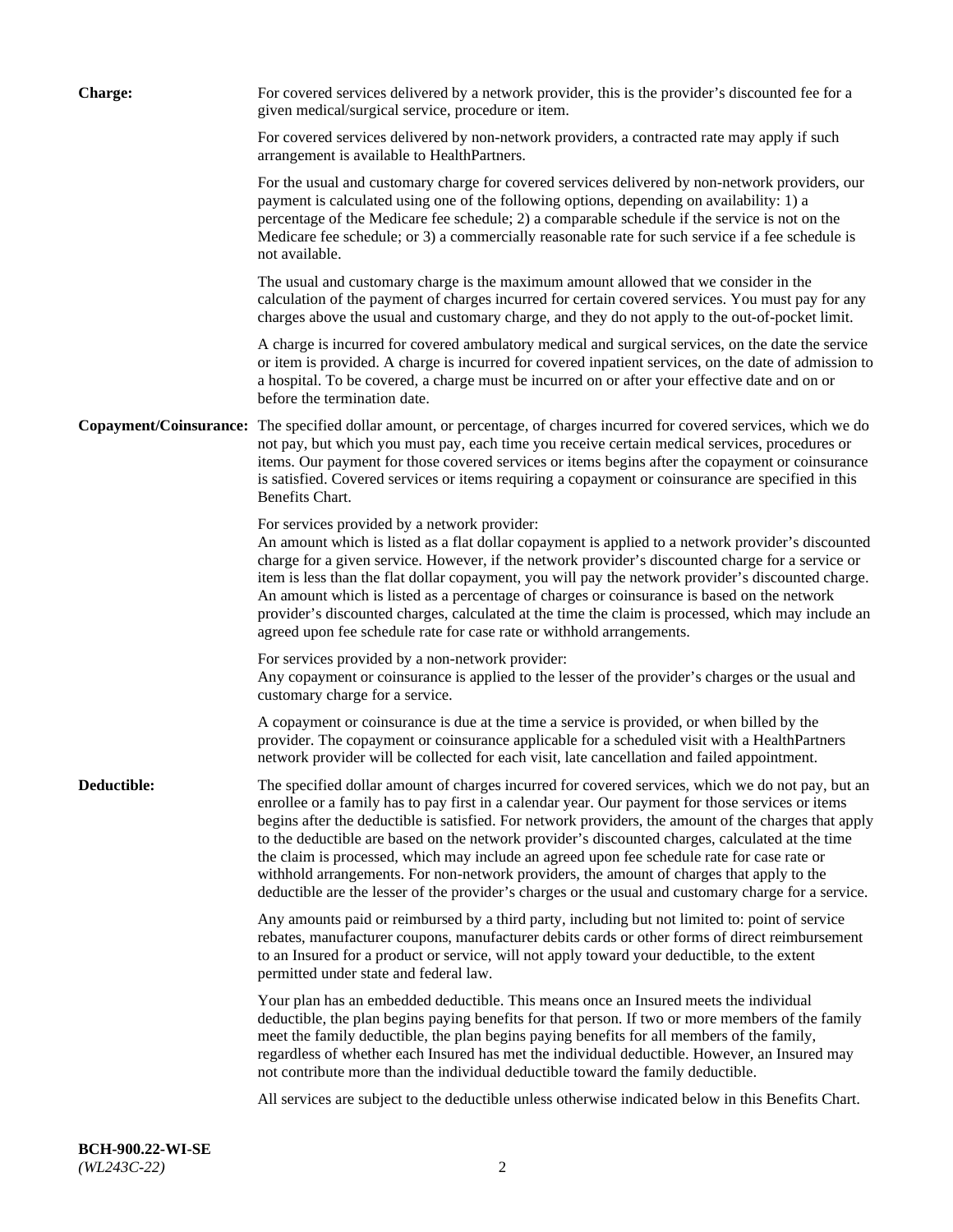| <b>Formulary:</b>                          | This is a current list, which may be revised from time to time, of prescription drugs, medications,<br>equipment and supplies covered by us as indicated in this Benefits Chart which are covered at the<br>highest benefit level. Some drugs on the formulary may require prior authorization to be covered<br>as formulary drugs. The formulary, and information on drugs that require prior authorization, are<br>available by calling Member Services, or logging on to your "myHealthPartners" account at<br>healthpartners.com. |
|--------------------------------------------|---------------------------------------------------------------------------------------------------------------------------------------------------------------------------------------------------------------------------------------------------------------------------------------------------------------------------------------------------------------------------------------------------------------------------------------------------------------------------------------------------------------------------------------|
| <b>Generic Drug:</b>                       | A prescription drug, approved by the Food and Drug Administration (FDA), that the FDA has<br>determined is comparable to a brand name drug product in dosage form, strength, route of<br>administration, quality, intended use and documented bioequivalence. Generally, generic drugs<br>cost less than brand name drugs. Some brand name drugs may be covered at the generic drug<br>benefit level if this is indicated on the formulary.                                                                                           |
| <b>Lifetime Maximum</b><br><b>Benefit:</b> | The specified coverage limit actually paid by us for services and/or charges incurred by you for any<br>given procedure or diagnosis. Payment of benefits under this Benefits Chart ceases when that lifetime<br>maximum benefit is reached. You have to pay for any subsequent charges.                                                                                                                                                                                                                                              |
| <b>Non-Formulary Drug:</b>                 | This is a prescription drug, approved by the Food and Drug Administration (FDA), that is not on<br>the formulary, is medically necessary and is not investigative or experimental or otherwise<br>excluded under the Certificate.                                                                                                                                                                                                                                                                                                     |
| <b>Out-of-Pocket Expenses:</b>             | You pay the specified copayments/coinsurance and deductibles applicable for particular services,<br>subject to the out-of-pocket limit described below. These amounts are in addition to the monthly<br>premium payments.                                                                                                                                                                                                                                                                                                             |
| <b>Out-of-Pocket Limit:</b>                | You pay the copayments/coinsurance and deductibles for covered services, to the individual or<br>family out-of-pocket limit. Thereafter we cover 100% of the charges incurred for all other covered<br>services, for the rest of the calendar year. You pay amounts greater than the out-of-pocket limit if<br>you exceed any lifetime maximum benefit or any visit or day limits.                                                                                                                                                    |
|                                            | Non-Network Benefits above the usual and customary charge (see definition of charge above) do<br>not apply to the out-of-pocket limit.                                                                                                                                                                                                                                                                                                                                                                                                |
|                                            | Non-Network Benefits for transplant surgery do not apply to the out-of-pocket limit.                                                                                                                                                                                                                                                                                                                                                                                                                                                  |
|                                            | Any amounts paid or reimbursed by a third party, including but not limited to: point of service<br>rebates, manufacturer coupons, manufacturer debit cards or other forms of direct reimbursement to<br>an Insured for a product or service, will not apply as an out-of-pocket expense, to the extent<br>permitted under state and federal law.                                                                                                                                                                                      |
|                                            | You are responsible to keep track of the out-of-pocket expenses. Contact Member Services for<br>assistance in determining the amount paid by the enrollee for specific eligible services received.<br>Claims for reimbursement under the out-of-pocket limit provisions are subject to the same time<br>limits and provisions described under the "Claims Provisions" section of the Certificate.                                                                                                                                     |
| <b>Preventive Drug List:</b>               | This is a current list, which may be revised from time to time, of certain formulary preventive<br>prescription drugs and certain diabetic supplies, covered under the Plan as indicated in this<br>Benefits Chart. The Preventive Drug List is available by logging on to your "myHealthPartners"<br>account at healthpartners.com or by calling Member Services.                                                                                                                                                                    |
| <b>Specialty Drug List:</b>                | This is a current list, which may be revised from time to time, of prescription drugs, medications,<br>equipment and supplies, which are typically bio-pharmaceuticals. The purpose of a specialty drug<br>list is to facilitate enhanced monitoring of complex therapies used to treat specific conditions.<br>Specialty drugs are covered by us as indicated in this Benefits Chart. The specialty drug list is<br>available by calling Member Services, or logging on to your "myHealthPartners" account at<br>healthpartners.com. |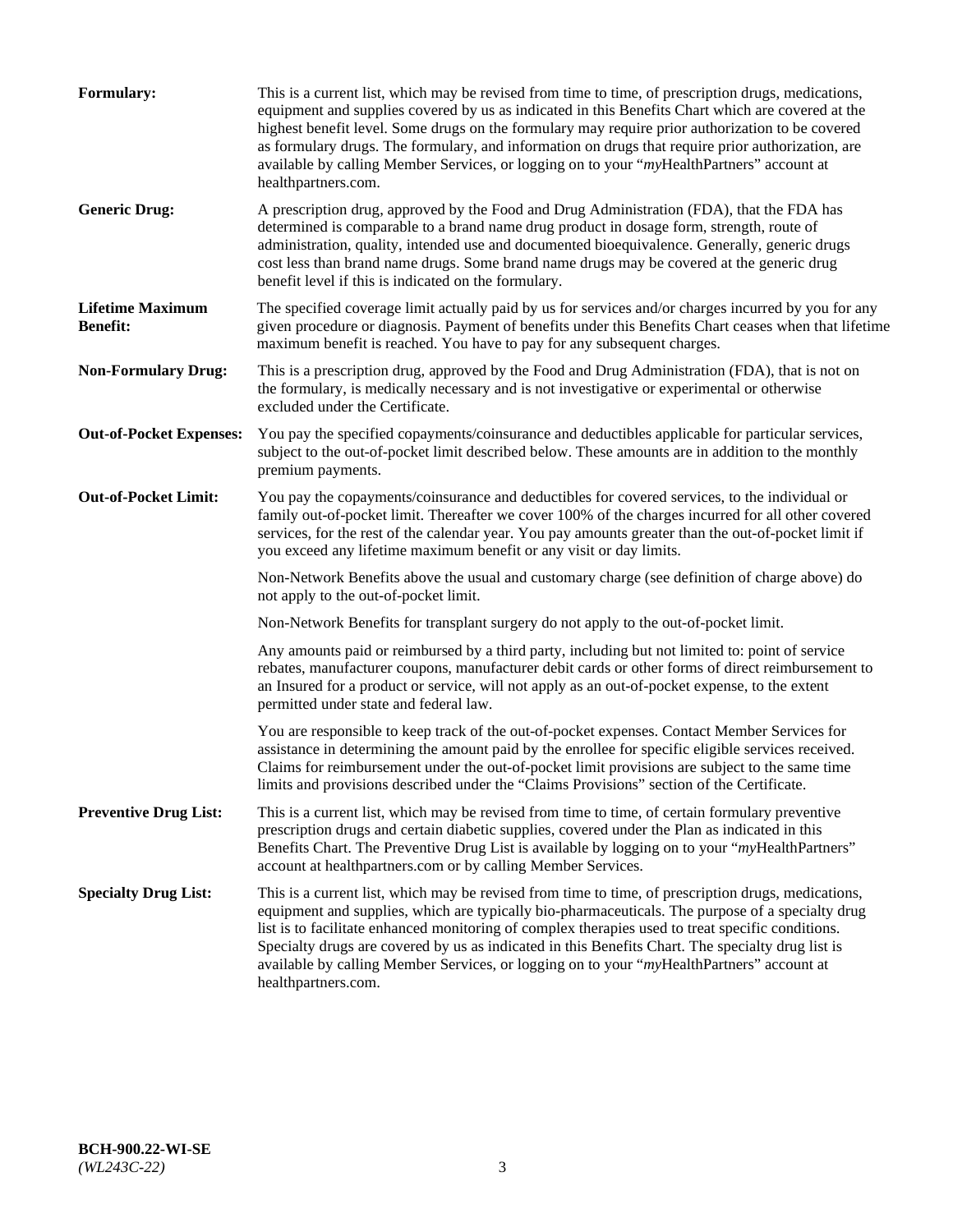### **DEDUCTIBLES AND OUT-OF-POCKET LIMITS**

### **Individual calendar year deductible**

| <b>Network Benefits</b> | <b>Non-Network Benefits</b> |
|-------------------------|-----------------------------|
| \$3,000                 | \$10,000                    |

#### **Family calendar year deductible**

| <b>Network Benefits</b> | <b>Non-Network Benefits</b> |
|-------------------------|-----------------------------|
| \$6,000                 | \$20,000                    |

Separate deductibles must be satisfied under the Network Benefits and Non-Network Benefits.

Your plan has an embedded deductible. This means once an Insured meets the individual deductible, the plan begins paying benefits for that person. If two or more members of the family meet the family deductible, the plan begins paying benefits for all members of the family, regardless of whether each Insured has met the individual deductible. However, an Insured may not contribute more than the individual deductible toward the family deductible.

Any amounts paid or reimbursed by a third party, including but not limited to: point of service rebates, manufacturer coupons, manufacturer debits cards or other forms of direct reimbursement to an Insured for a product or service, will not apply toward your deductible, to the extent permitted under state and federal law.

#### **Individual calendar year out-of-pocket limit**

| Network Benefits | Non-Network Benefits |
|------------------|----------------------|
| \$3,300          | \$30,000             |

#### **Family calendar year out-of-pocket limit**

| <b>Network Benefits</b> | <b>Non-Network Benefits</b> |
|-------------------------|-----------------------------|
| \$6,600                 | \$60,000                    |

Separate Out-of-Pocket Limits must be satisfied under Network Benefits and Non-Network Benefits.

Non-Network Benefits above the usual and customary charge will not apply to the individual or family Out-of-Pocket Limit.

Non-Network Benefits for transplant surgery do not apply to the Out-of-Pocket Limit.

Any amounts paid or reimbursed by a third party, including but not limited to: point of service rebates, manufacturer coupons, manufacturer debit cards or other forms of direct reimbursement to an Insured for a product or service, will not apply as an out-of-pocket expense, to the extent permitted under state and federal law.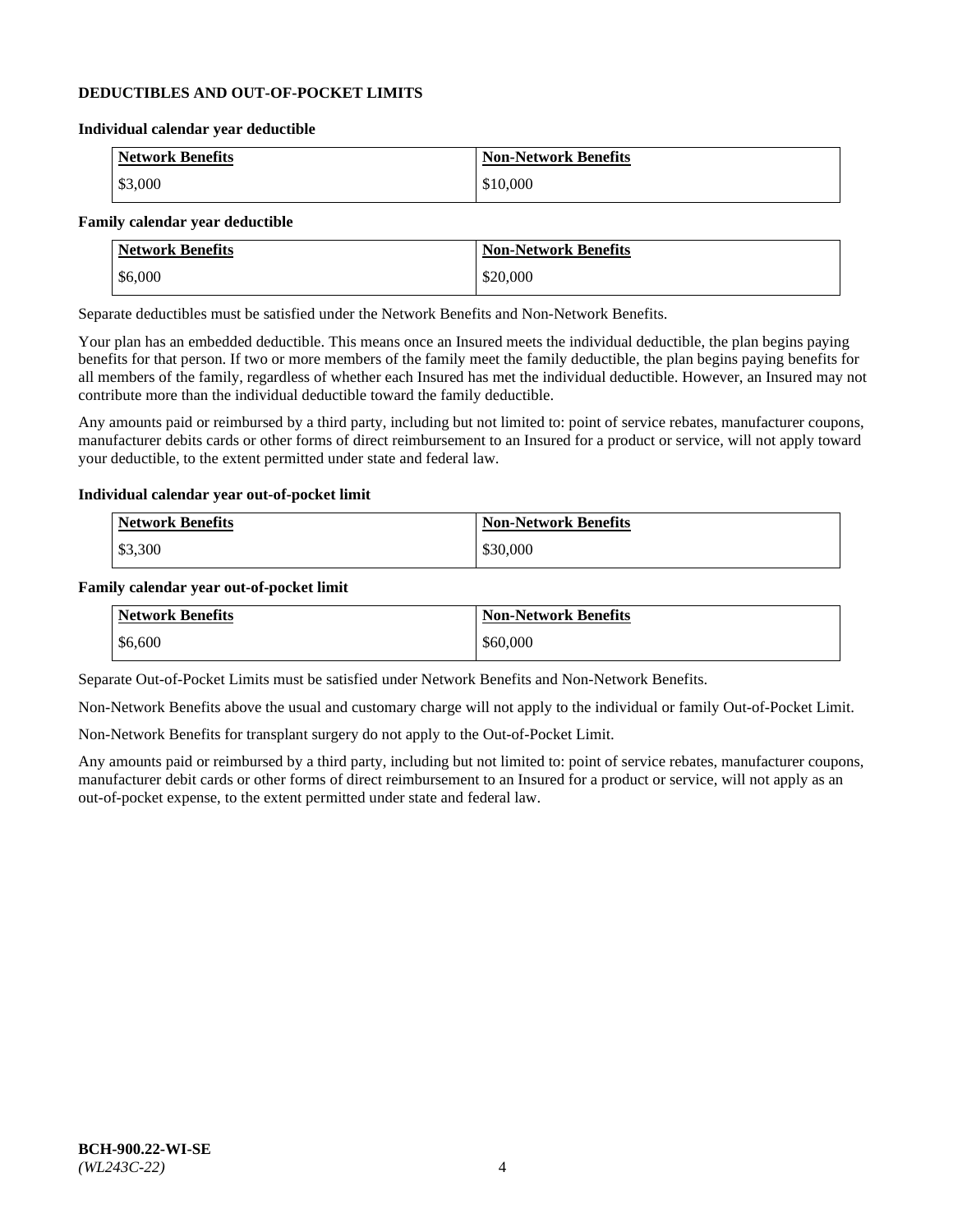# **AMBULANCE AND MEDICAL TRANSPORTATION**

### **Covered Services:**

We cover ambulance and medical transportation for medical emergencies.

We also cover medically necessary, non-emergency transportation if it meets our medical coverage criteria. Covered services and supplies are based on established medical policies, which are subject to periodic review and modification by the medical directors. These medical policies (medical coverage criteria) and applicable prior authorization requirements are available by calling Member Services, or logging on to your "*my*HealthPartners" account a[t healthpartners.com.](https://www.healthpartners.com/hp/index.html)

| Network Benefits              | <b>Non-Network Benefits</b> |
|-------------------------------|-----------------------------|
| 100% of the charges incurred. | See Network Benefits.       |

#### **Not Covered:**

See "Services Not Covered" in the Certificate.

# **AUTISM SERVICES**

# **Covered Services:**

We cover prior authorized evidence-based intensive-level and nonintensive-level treatment of autism spectrum disorders (autism disorder, Asperger's syndrome or pervasive development disorder not otherwise specified).

Covered services are based on established medical policies, which are subject to periodic review and modification by the medical directors. These medical policies (medical coverage criteria) are available by calling Member Services, or logging on to your "*my*HealthPartners" account at [healthpartners.com.](https://www.healthpartners.com/hp/index.html)

Your network provider will coordinate the prior authorization process for any autism treatment services. You may call Member Services at 952-883-5000 or toll-free at 855-813-3888 if you have any questions or concerns regarding the authorization process.

Please call Member Services at 952-883-5000 or toll-free at 855-813-3888 to request authorization for autism treatment services from a non-network provider.

**Intensive-level services** for children diagnosed with autism spectrum disorders. Intensive-level services must begin on or after 2 years of age and end before 9 years of age. Intensive-level services, on average, are services provided for more than 20 hours of treatment per week. (The average number of hours a week is calculated over a six-month period.)

| Network Benefits                         | <b>Non-Network Benefits</b>              |
|------------------------------------------|------------------------------------------|
| 100% of the charges incurred.            | 50% of the charges incurred.             |
| Limited to 240 visits per calendar year. | Limited to 240 visits per calendar year. |

The maximum number of visits is combined for Network Benefits and Non-Network Benefits. Visit limits are based on the minimum coverage amounts available at the time of publication. Additional visits may be available if required due to revised minimum coverage amounts being issued by the Office of the Commissioner of Insurance. See our medical coverage criteria for current visit limits.

#### **Intensive-level services lifetime maximum benefit**

| Network Benefits                                                     | <b>Non-Network Benefits</b>                                          |
|----------------------------------------------------------------------|----------------------------------------------------------------------|
| 4 years of cumulative services under this plan or any<br>other plan. | 4 years of cumulative services under this plan or any<br>other plan. |

The Lifetime Maximum Benefit is combined for Network Benefits and Non-Network Benefits.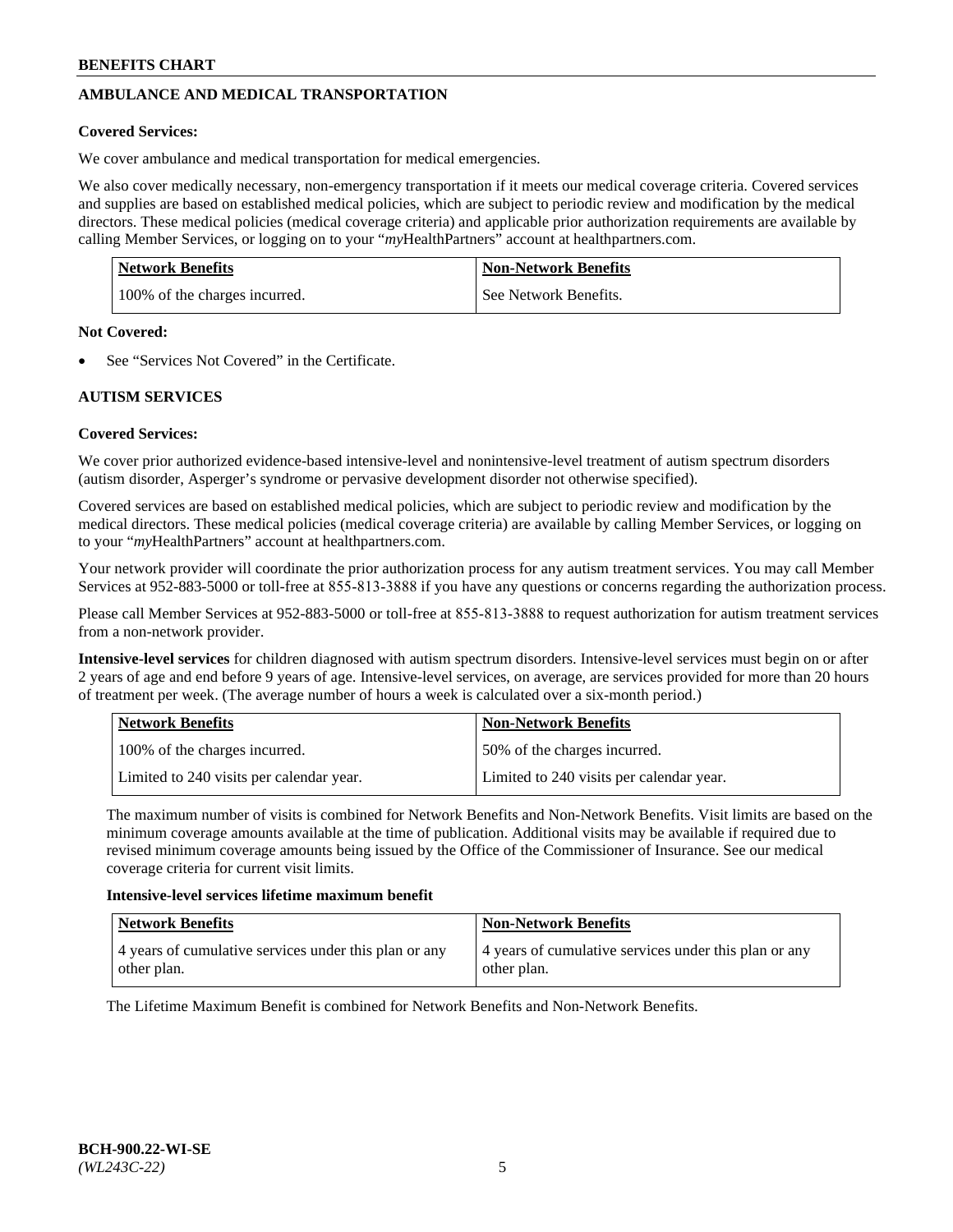**Nonintensive-level services** for Insureds diagnosed with autism spectrum disorders

| Network Benefits                         | <b>Non-Network Benefits</b>              |
|------------------------------------------|------------------------------------------|
| 100% of the charges incurred.            | 50% of the charges incurred.             |
| Limited to 120 visits per calendar year. | Limited to 120 visits per calendar year. |

The maximum number of visits is combined for Network Benefits and Non-Network Benefits. Visit limits are based on the minimum coverage amounts available at the time of publication. Additional visits may be available if required due to revised minimum coverage amounts being issued by the Office of the Commissioner of Insurance. See our medical coverage criteria for current visit limits.

# **Not Covered:**

See "Services Not Covered" in the Certificate.

# **BEHAVIORAL HEALTH SERVICES**

# **Covered Services:**

Covered services are based on established medical policies, which are subject to periodic review and modification by the medical directors. These medical policies (medical coverage criteria) are available by calling Member Services, or logging on to your "*my*HealthPartners" account at [healthpartners.com.](https://www.healthpartners.com/hp/index.html)

**Transitional treatment services:** These are services for the treatment of nervous or mental disorders and substance use disorders which are provided to an Insured in a less restrictive manner than are inpatient hospital services but in a more intensive manner than are outpatient services. Transitional treatment services are services offered by a provider, and certified by the Wisconsin Department of Health Services for each of the following (except the last bulleted item):

- Mental health services for covered adults in a day treatment program.
- Mental health services for covered children in a day hospital treatment program.
- Services for persons with chronic mental illness provided through a community support program.
- Residential treatment programs for covered persons with substance use disorder.
- Substance use disorder services in a day treatment program.
- Services for persons who are experiencing a mental health crisis or who are in a situation likely to turn into a mental health crisis if support is not provided.
- Intensive outpatient programs for the treatment of psychoactive substance use disorders provided in accordance with the patient placement criteria of the American Society of Addiction Medicine.

# **Mental health services**

We cover services for mental health diagnoses as described in the Diagnostic and Statistical Manual of Mental Disorders – Fifth Edition (DSM 5) (most recent edition).

We provide coverage for mental health treatment ordered by a Wisconsin court under a valid court order that is issued on the basis of a behavioral care evaluation performed by a licensed psychiatrist or doctoral level licensed psychologist, which includes a diagnosis and an individual treatment plan for care in the most appropriate, least restrictive environment. We must be given a copy of the court order and the behavioral care evaluation, and the service must be a covered benefit under this plan, and the service must be provided by a network provider, or other provider as required by law.

**Outpatient services:** We cover medically necessary outpatient professional mental health services for evaluation, crisis intervention, and treatment of mental health disorders.

A comprehensive diagnostic assessment will be used as the basis for a determination by a mental health professional, concerning the appropriate treatment and the extent of services required.

Outpatient services we cover for a diagnosed mental health condition include the following:

- Individual, group, family and multi-family therapy.
- Medication management provided by a physician, certified nurse practitioner, or physician's assistant.
- Psychological testing services for the purposes of determining the differential diagnoses and treatment planning for patients currently receiving behavioral health services.
- Partial hospitalization services in a licensed hospital or community mental health center.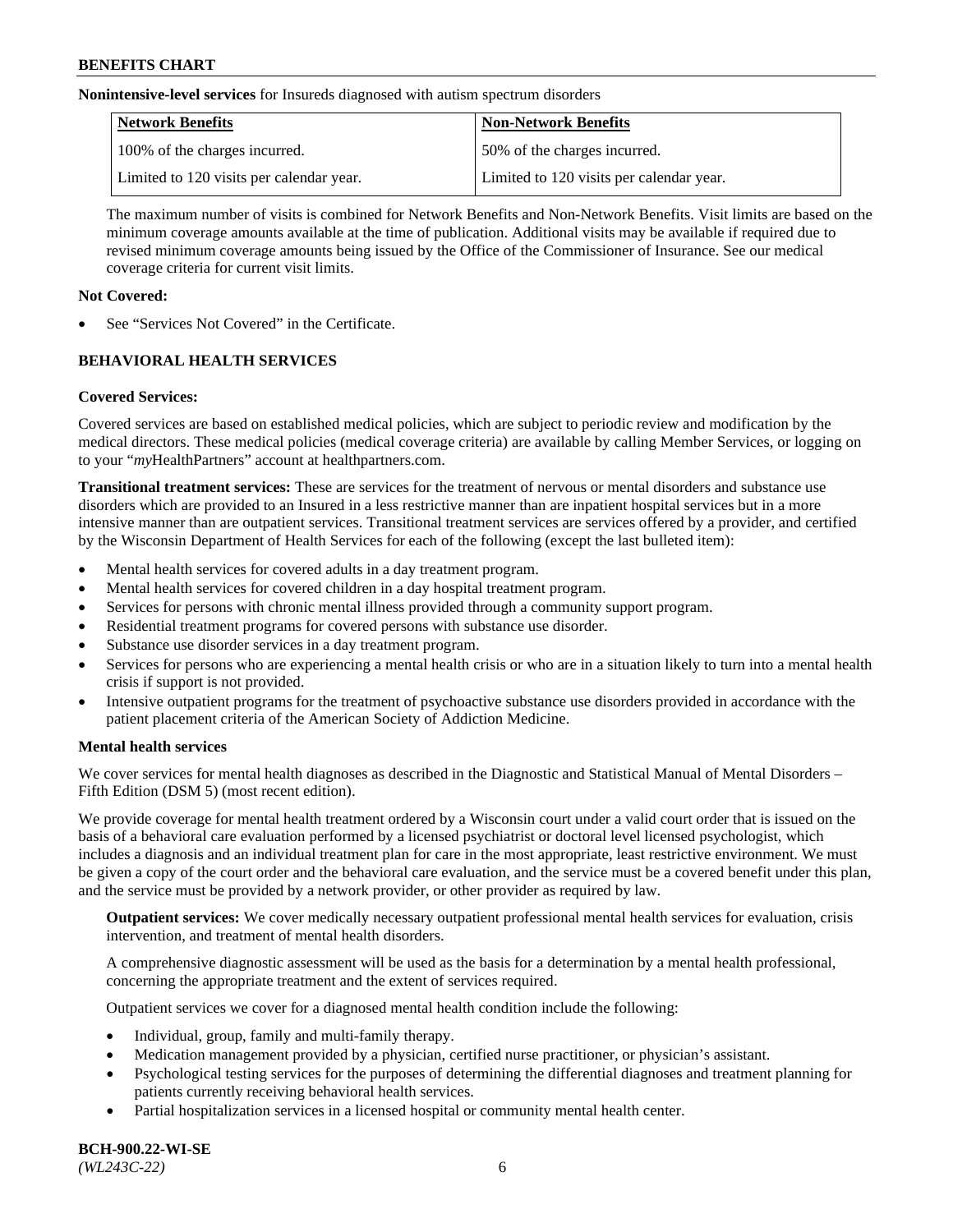- Psychotherapy and nursing services provided in the home if authorized by us.
- Treatment for gender dysphoria.

| Network Benefits              | <b>Non-Network Benefits</b>  |
|-------------------------------|------------------------------|
| 100% of the charges incurred. | 50% of the charges incurred. |

### **Group therapy**

| Network Benefits              | Non-Network Benefits         |
|-------------------------------|------------------------------|
| 100% of the charges incurred. | 50% of the charges incurred. |

### **Inpatient services, including mental health residential treatment services:** We cover the following:

- Medically necessary inpatient services in a hospital and professional services for treatment of mental health disorders. Medical stabilization is covered under inpatient hospital services in the "Hospital and Skilled Nursing Facility Services" section.
- Medically necessary mental health residential treatment services. This care must be authorized by us and provided by a hospital or residential behavioral health treatment facility licensed by the local state or Department of Health and Human Services. Services not covered under this benefit include halfway houses, group homes, extended care facilities, shelter services, correctional services, detention services, transitional services, group residential services, foster care services and wilderness programs.

| Network Benefits              | <b>Non-Network Benefits</b>  |
|-------------------------------|------------------------------|
| 100% of the charges incurred. | 50% of the charges incurred. |

**Transitional treatment services:** We cover transitional treatment services described above for treatment of mental and nervous disorders.

| Network Benefits              | <b>Non-Network Benefits</b>  |
|-------------------------------|------------------------------|
| 100% of the charges incurred. | 50% of the charges incurred. |

### **Substance use disorder treatment services**

We cover medically necessary services for assessments by a licensed alcohol and drug counselor and treatment of substance use disorders as defined in the latest edition of the DSM 5.

**Outpatient services:** We cover medically necessary outpatient professional services for diagnosis and treatment of substance use disorders. Substance use disorder treatment services must be provided by a program licensed by the local Department of Health Services.Outpatient services we cover for a diagnosed substance use disorder include the following:

- Individual, group, family, and multi-family therapy provided in an office setting.
- Opiate replacement therapy including methadone and buprenorphine treatment.

| Network Benefits              | <b>Non-Network Benefits</b>  |
|-------------------------------|------------------------------|
| 100% of the charges incurred. | 50% of the charges incurred. |

**Inpatient services:** We cover the following:

- Medically necessary inpatient services in a hospital or a licensed residential primary treatment center.
- Services provided in a hospital that is licensed by the local state and accredited by Medicare.
- Detoxification services in a hospital or community detoxification facility if it is licensed by the local Department of Health Services.

| Network Benefits              | <b>Non-Network Benefits</b>  |
|-------------------------------|------------------------------|
| 100% of the charges incurred. | 50% of the charges incurred. |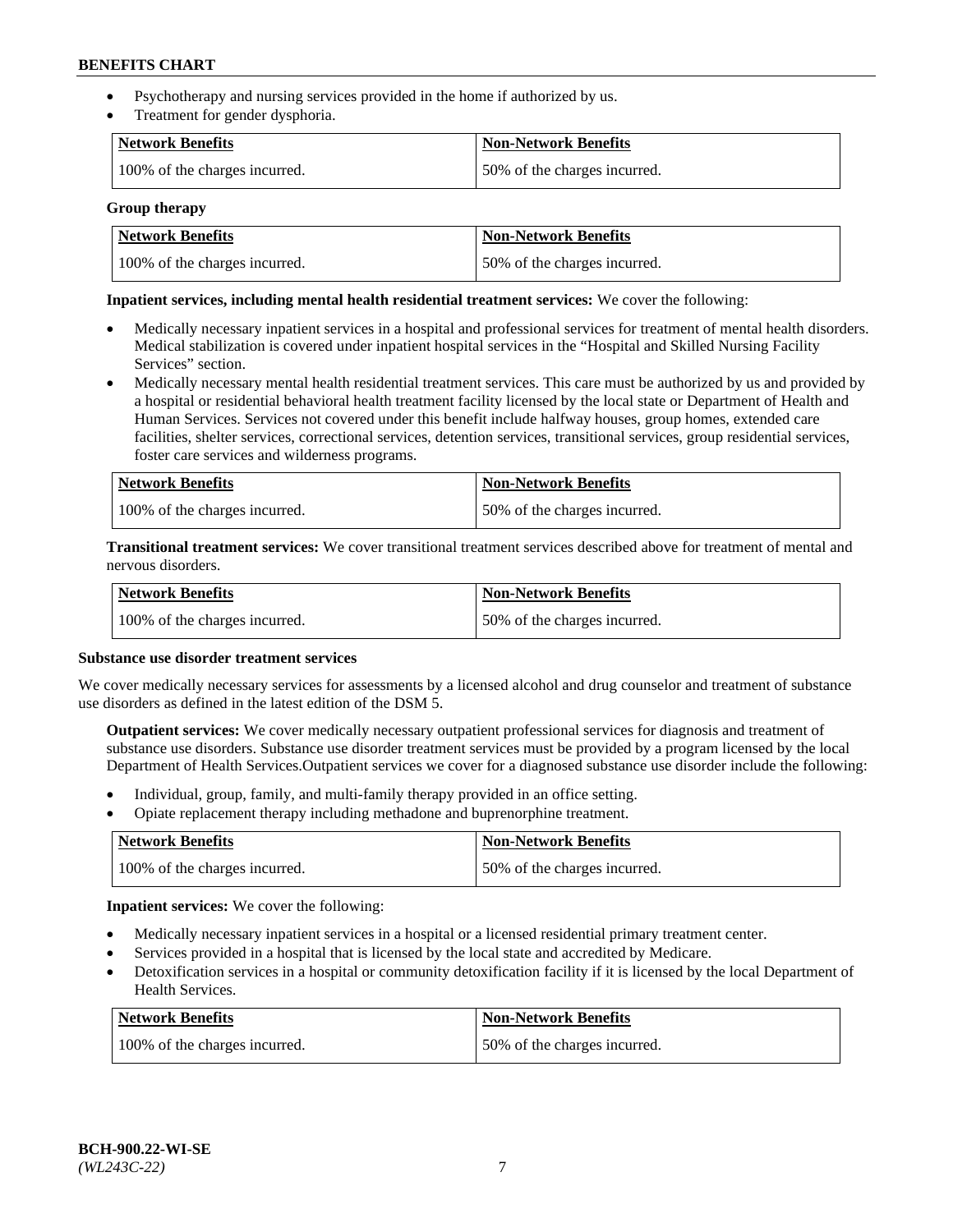**Transitional treatment services:** We cover transitional treatment services described above for treatment of substance use disorders.

| Network Benefits              | <b>Non-Network Benefits</b>  |
|-------------------------------|------------------------------|
| 100% of the charges incurred. | 50% of the charges incurred. |

**Out-of-area services for Wisconsin students:** If a dependent child is a student in a school located in Wisconsin, but outside of our service area, we cover mental health and substance use disorder services as required under Wisconsin Statute 609.655.

- The student may have a clinical assessment from a local, non-network mental health or substance use disorder treatment provider at the network benefit level when prior authorized by us.
- If outpatient services are recommended in the clinical assessment, five outpatient visits from a non-network provider will be covered at the network benefit level.
- Our Medical Director will determine the need for continuing treatment by the non-network provider; additional visits may be approved.
- Coverage for the outpatient services will not be provided if the recommended treatment would keep the student from attending school on a regular basis or if the student is no longer attending the school full-time.

This benefit is subject to the limitations shown in this "Behavioral Health Services" section.

| Network Benefits              | <b>Non-Network Benefits</b> |
|-------------------------------|-----------------------------|
| 100% of the charges incurred. | Not applicable.             |

A dependent child enrolled in a school outside of the state of Wisconsin is not eligible for this benefit.

### **Not Covered:**

See "Services Not Covered" in the Certificate.

# **CHIROPRACTIC SERVICES**

# **Covered Services:**

We cover chiropractic services for rehabilitative care. Chiropractic services are adjustments to any abnormal articulations of the human body, especially those of the spinal column, for the purpose of giving freedom of action to impinged nerves that may cause pain or deranged function.

Massage therapy which is performed in conjunction with other treatment/modalities by a chiropractor, is part of a prescribed treatment plan and is not billed separately is covered.

| <b>Network Benefits</b>       | <b>Non-Network Benefits</b>  |
|-------------------------------|------------------------------|
| 100% of the charges incurred. | 50% of the charges incurred. |

### **Not Covered:**

- Massage therapy for the purpose of comfort or convenience of the Insured.
- See "Services Not Covered" in the Certificate.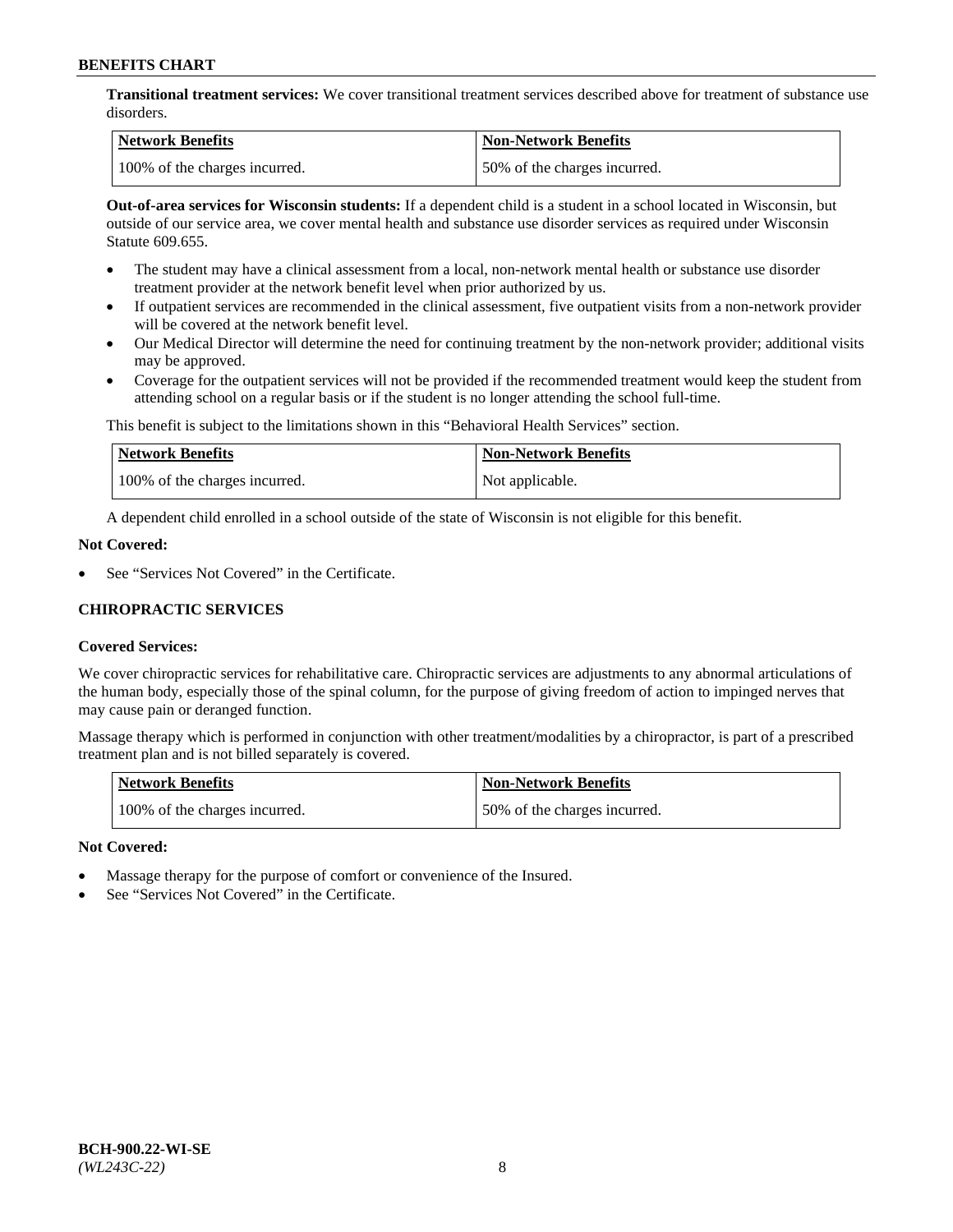# **CLINICAL TRIALS**

# **Covered Services:**

We cover certain routine services if you participate in a Phase I, Phase II, Phase III or Phase IV approved clinical trial that is conducted in relation to the prevention, detection, or treatment of cancer or other life-threatening disease or condition as defined in the Affordable Care Act. Approved clinical trials include (1) federally funded trials when the study or investigation is approved or funded by any of the federal agencies defined in the Public Health Services Act, section 2709 (d) (1) (A); (2) the study or investigation is conducted under an investigational new drug application reviewed by the Food and Drug Administration; and (3) the study or investigation is a drug trial that is exempt from having such an investigational new drug application. We cover routine patient costs for services that would be eligible under the Certificate and this Benefits Chart if the service were provided outside of a clinical trial.

| <b>Network Benefits</b>                                                                                                                                         | <b>Non-Network Benefits</b>                                                                                                                            |
|-----------------------------------------------------------------------------------------------------------------------------------------------------------------|--------------------------------------------------------------------------------------------------------------------------------------------------------|
| Coverage level is same as corresponding Network<br>Benefits, depending on type of service provided such as<br>Office Visits for Illness or Injury, Inpatient or | Coverage level is same as corresponding<br>Non-Network Benefits, depending on type of service<br>provided such as Office Visits for Illness or Injury, |
| <b>Outpatient Hospital Services.</b>                                                                                                                            | Inpatient or Outpatient Hospital Services.                                                                                                             |

### **Not Covered:**

- The investigative or experimental item, device or service itself.
- Items or services that are provided solely to satisfy data collection and analysis needs and that are not used in the direct clinical management of the patient.
- A service that is clearly inconsistent with widely accepted and established standards of care for a particular diagnosis.
- See "Services Not Covered" in the Certificate.

# **DENTAL SERVICES**

# **Covered Services:**

We cover services as described below.

**Accidental dental services:** We cover dentally necessary services to treat and restore damage done to sound, natural, unrestored teeth as a result of an accidental injury. Coverage is for damage caused by external trauma to face and mouth only, not for cracked or broken teeth, which result from biting or chewing. We cover restorations, root canals, crowns and replacement of teeth lost that are directly related to the accident in which the Insured was involved. We cover initial exam, x-rays and palliative treatment including extractions, and other oral surgical procedures directly related to the accident. Subsequent treatment must be initiated within the specified time-frame and must be directly related to the accident. We do not cover restoration and replacement of teeth that are not "sound and natural" at the time of the accident.

Full mouth rehabilitations to correct occlusion (bite) and malocclusion (misaligned teeth not due to the accident) are not covered.

When an implant-supported dental prosthetic treatment is pursued, the accidental dental benefit will be applied to the prosthetic procedure. Benefits are limited to the amount that would be paid toward the placement of a removable dental prosthetic appliance that could be used in the absence of implant treatment. Care must be provided or pre-authorized by a HealthPartners dentist.

| Network Benefits              | <b>Non-Network Benefits</b>  |
|-------------------------------|------------------------------|
| 100% of the charges incurred. | 50% of the charges incurred. |

For all accidental dental services, treatment and/or restoration must be initiated within six months of the date of the injury. Coverage is limited to the initial course of treatment and/or initial restoration. Services must be provided within 24 months of the date of injury to be covered.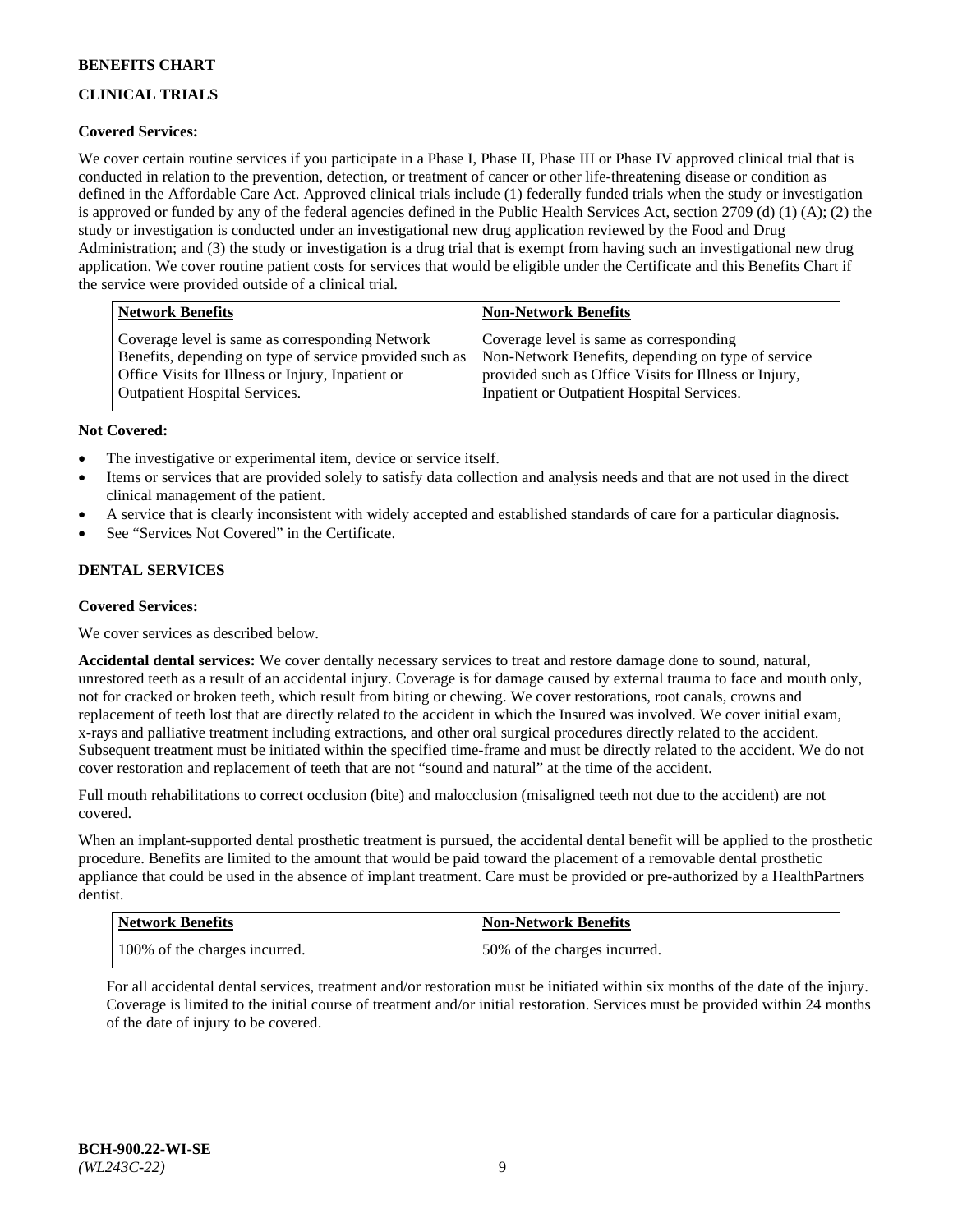# **Medical referral dental services**

**Medically necessary outpatient dental services:** We cover medically necessary outpatient dental services. Coverage is limited to dental services required for treatment of an underlying medical condition, e.g., removal of teeth to complete radiation treatment for cancer of the jaw, cysts and lesions.

| Network Benefits              | <b>Non-Network Benefits</b>  |
|-------------------------------|------------------------------|
| 100% of the charges incurred. | 50% of the charges incurred. |

**Medically necessary hospitalization and anesthesia for dental care:** We cover medically necessary hospitalization for dental care. This is limited to charges incurred by an Insured who: (1) is a child under age 5; (2) is severely disabled; (3) has a medical condition, and requires hospitalization or general anesthesia for dental care treatment; or (4) is a child between ages 5 and 12 and care in dental offices has been attempted unsuccessfully and usual methods of behavior modification have not been successful, or when extensive amounts of restorative care, exceeding four appointments, are required. Coverage is limited to facility and anesthesia charges. Oral surgeon/dentist professional fees are not covered. The following are examples, though not all-inclusive, of medical conditions which may require hospitalization for dental services: severe asthma, severe airway obstruction or hemophilia. Hospitalization required due to the behavior of the Insured or due to the extent of the dental procedure is not covered.

| Network Benefits              | <b>Non-Network Benefits</b>  |
|-------------------------------|------------------------------|
| 100% of the charges incurred. | 50% of the charges incurred. |

**Medical complications of dental care:** We cover medical complications of dental care. Treatment must be medically necessary care and related to medical complications of non-covered dental care, including complications of the head, neck, or substructures.

| Network Benefits              | <b>Non-Network Benefits</b>  |
|-------------------------------|------------------------------|
| 100% of the charges incurred. | 50% of the charges incurred. |

**Oral surgery:** We cover oral surgery. Coverage is limited to treatment of medical conditions requiring oral surgery, such as treatment of oral neoplasm, non-dental cysts, fracture of the jaws, trauma of the mouth and jaws, and any other oral surgery procedures provided as medically necessary dental services.

| Network Benefits              | <b>Non-Network Benefits</b>  |
|-------------------------------|------------------------------|
| 100% of the charges incurred. | 50% of the charges incurred. |

**Treatment of cleft lip and cleft palate:** We cover treatment of cleft lip and cleft palate of a dependent child, including orthodontic treatment and oral surgery directly related to the cleft. Dental services which are not required for the treatment of cleft lip or cleft palate are not covered. If a dependent child covered under the Certificate and Benefits Chart is also covered under a dental plan which includes orthodontic services, that dental plan shall be considered primary for the necessary orthodontic services. Oral appliances are subject to the same copayment, conditions and limitations as durable medical equipment.

| <b>Network Benefits</b>                               | <b>Non-Network Benefits</b>                            |
|-------------------------------------------------------|--------------------------------------------------------|
| Coverage level is same as corresponding Network       | Coverage level is same as corresponding                |
| Benefits, depending on type of service provided, such | Non-Network Benefits, depending on type of service     |
| as Office Visits for Illness or Injury, Inpatient or  | provided, such as Office Visits for Illness or Injury, |
| <b>Outpatient Hospital Services.</b>                  | Inpatient or Outpatient Hospital Services.             |

**Treatment of temporomandibular disorder (TMD) and craniomandibular disorder (CMD):** We cover diagnostic procedures, surgical treatment and non-surgical treatment (including intraoral splint therapy devices) for temporomandibular disorder (TMD) and craniomandibular disorder (CMD), which is medically necessary care. Dental services which are not required to directly treat TMD or CMD are not covered.

| <b>Network Benefits</b>       | <b>Non-Network Benefits</b>  |
|-------------------------------|------------------------------|
| 100% of the charges incurred. | 50% of the charges incurred. |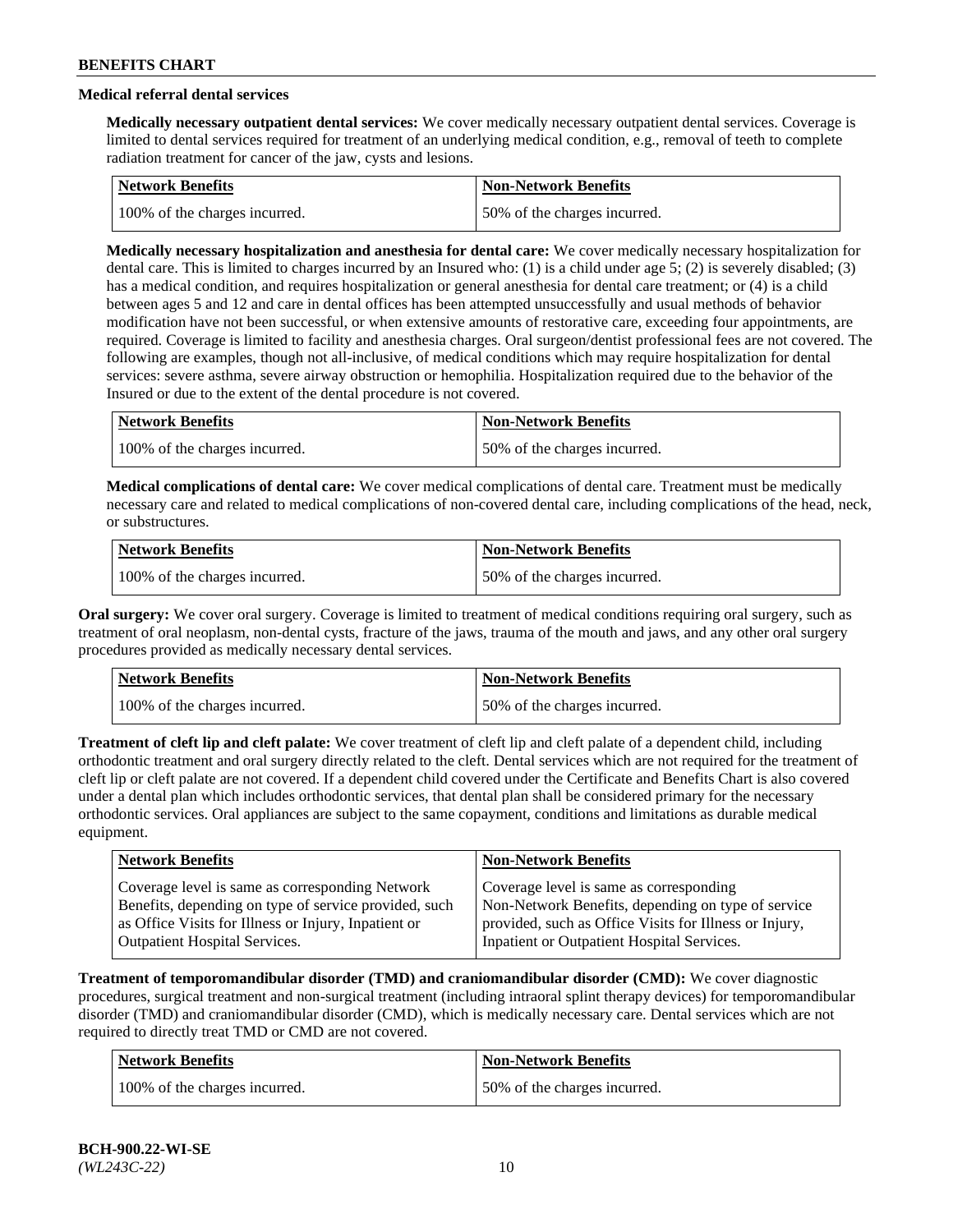# **Not Covered:**

- Dental treatment, procedures or services not listed in this Benefits Chart.
- Accident-related dental services if treatment is: (1) provided to teeth which are not sound and natural; (2) to teeth which have been restored; (3) initiated beyond six months from the date of the injury; (4) received beyond the initial treatment or restoration; or (5) received beyond 24 months from the date of injury.
- Oral surgery to remove wisdom teeth.
- Orthognathic treatment or procedures and all related services.
- See "Services Not Covered" in the Certificate.

### **DIABETES AND HYPERTENSION DISEASE MANAGEMENT PROGRAM**

### **Covered Services:**

If you meet criteria for coverage, you may qualify for the Diabetes and/or Hypertension Disease Management Program.

The program covers group health coaching which focuses on weight loss, exercise, behavior modification and health education through Omada Health.

| <b>Network Benefits</b>                                     | <b>Non-Network Benefits</b> |
|-------------------------------------------------------------|-----------------------------|
| 100% of the charges incurred.<br>Deductible does not apply. | Not applicable.             |

### **Not Covered:**

See "Services Not Covered" in the Certificate.

# **DIABETIC EQUIPMENT AND SUPPLIES**

### **Covered Services:**

We cover physician prescribed medically appropriate and necessary drugs and supplies used in the management and treatment of diabetes for Insureds with gestational, Type I or Type II diabetes including durable diabetic equipment and disposable supplies, as described below.

Certain items are only covered if your condition meets our coverage criteria and obtained through an authorized vendor. For more information on what we cover and any prior authorization requirements, call Member Services or log on to your "*my*HealthPartners" account at [healthpartners.com.](http://www.healthpartners.com/)

Insulin and medications for diabetes are covered as outpatient drugs under the "Prescription Drug Services" section.

**Pumps and pump supplies.** These include diabetic insulin pumps, diabetic infusion pumps and infusion pump supplies such as infusion sets, tubing, connectors and syringe reservoirs.

| <b>Network Benefits</b>                                                                 | <b>Non-Network Benefits</b>  |
|-----------------------------------------------------------------------------------------|------------------------------|
| <b>Pumps received at a pharmacy:</b><br>100% of the charges incurred.                   | 50% of the charges incurred. |
| Pumps received from a non-pharmacy<br>approved vendor:<br>100% of the charges incurred. |                              |

# **All other durable equipment and diabetic supplies**

Durable Diabetic Equipment and Supplies. These include continuous glucose monitoring system (CGMS), transmitter, sensors and receivers, diabetic blood glucose monitors and control/calibrating solutions (for checking accuracy or testing equipment and test strips).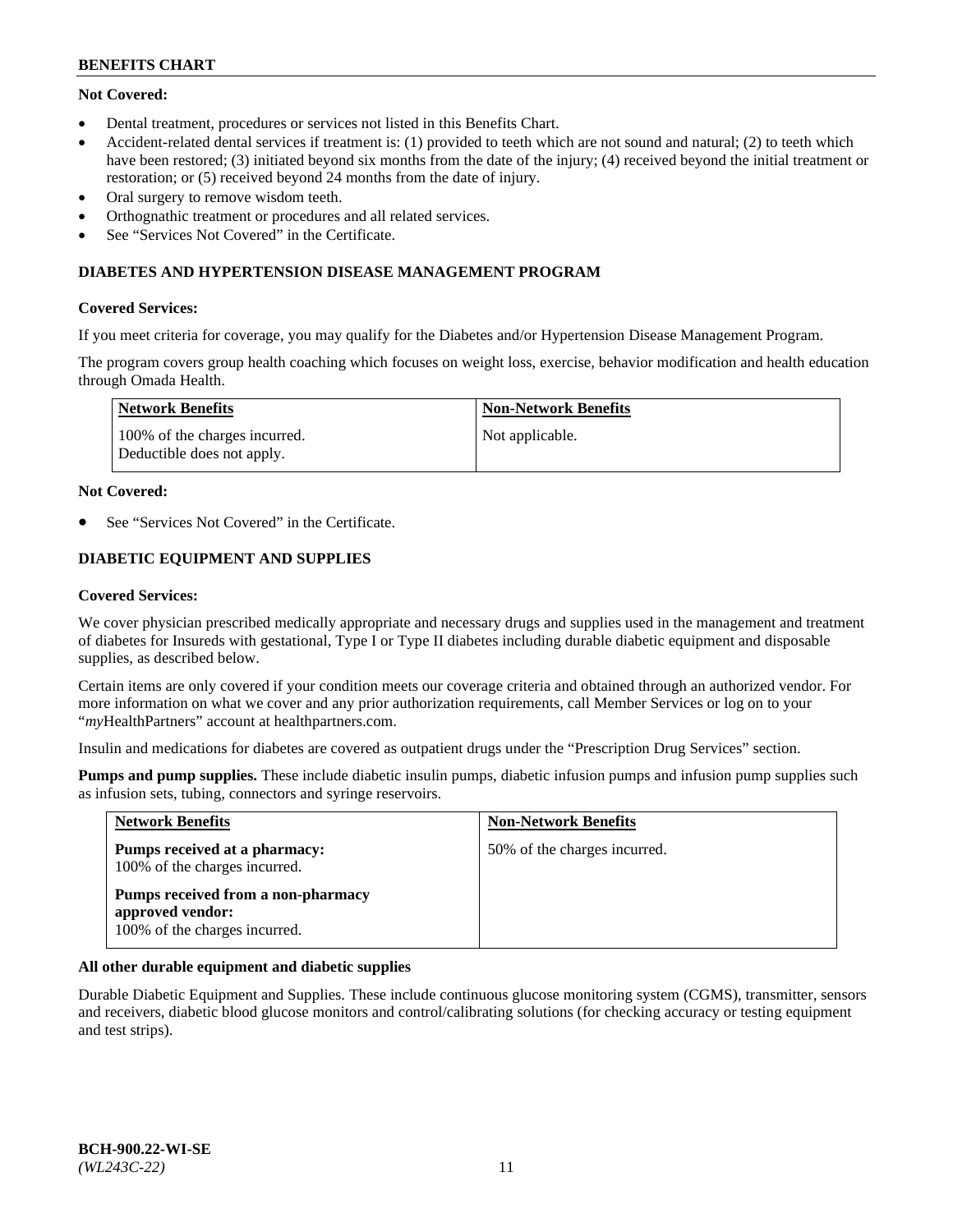Disposable Diabetic Supplies. These are one-time use supplies, including syringes, lancets, lancet devices, blood and urine ketone test strips, and needles.

Certain diabetic supplies and equipment must be purchased at a pharmacy.

| <b>Network Benefits</b>                                                                                                                                                                                                                                                                             | <b>Non-Network Benefits</b>  |
|-----------------------------------------------------------------------------------------------------------------------------------------------------------------------------------------------------------------------------------------------------------------------------------------------------|------------------------------|
| If received through a pharmacy:<br>Diabetic supplies on the Preventive Drug List:<br>100% of the charges incurred, subject to a<br>copayment of \$60.<br>Deductible does not apply.<br>All other diabetic supplies purchased at a pharmacy:<br>100% of the charges incurred.<br>Deductible applies. | 50% of the charges incurred. |
| If received through a non-pharmacy provider:<br>100% of the charges incurred if purchased from an<br>approved vendor.                                                                                                                                                                               |                              |

#### **Limitations:**

- No more than a 93-day supply of diabetic supplies are covered and dispensed at a time.
- We require that certain diabetic supplies and equipment be purchased at a pharmacy.
- Diabetic supplies and equipment are limited to certain models and brands.
- Durable medical equipment and supplies must be obtained from or repaired by approved vendors.
- Covered services and supplies are based on established medical policies which are subject to periodic review and modification by the medical directors. Our coverage policy for diabetic supplies includes information on our required models and brands. These medical policies (medical coverage criteria) are available by calling Member Services, or logging on to your "myHealthPartners" account at [healthpartners.com.](http://www.healthpartners.com/)

### **Not Covered:**

- Replacement or repair of any covered items, if the items are (i) damaged or destroyed by misuse, abuse or carelessness, (ii) lost; or (iii) stolen.
- Duplicate or similar items.
- Labor and related charges for repair of any covered items which are more than the cost of replacement by an approved vendor.
- Batteries for monitors and equipment.
- Sales tax, mailing, delivery charges, service call charges.
- See "Services Not Covered" in the Certificate.

# **DIAGNOSTIC IMAGING SERVICES**

#### **Covered Services:**

We cover diagnostic imaging, when ordered by a provider and provided in a clinic or outpatient hospital facility.

For Network Benefits, non-emergent, scheduled outpatient Magnetic Resonance Imaging (MRI) and Computed Tomography (CT) must be provided at a designated facility. Your physician or facility will obtain or verify prior authorization for these services, as needed.

We cover services provided in a clinic or outpatient hospital facility. To see the benefit level for inpatient hospital or skilled nursing facility services, see benefits under "Inpatient Hospital and Skilled Nursing Facility Services".

#### **Outpatient magnetic resonance imaging (MRI) and computed tomography (CT)**

| <b>Network Benefits</b>       | <b>Non-Network Benefits</b>  |
|-------------------------------|------------------------------|
| 100% of the charges incurred. | 50% of the charges incurred. |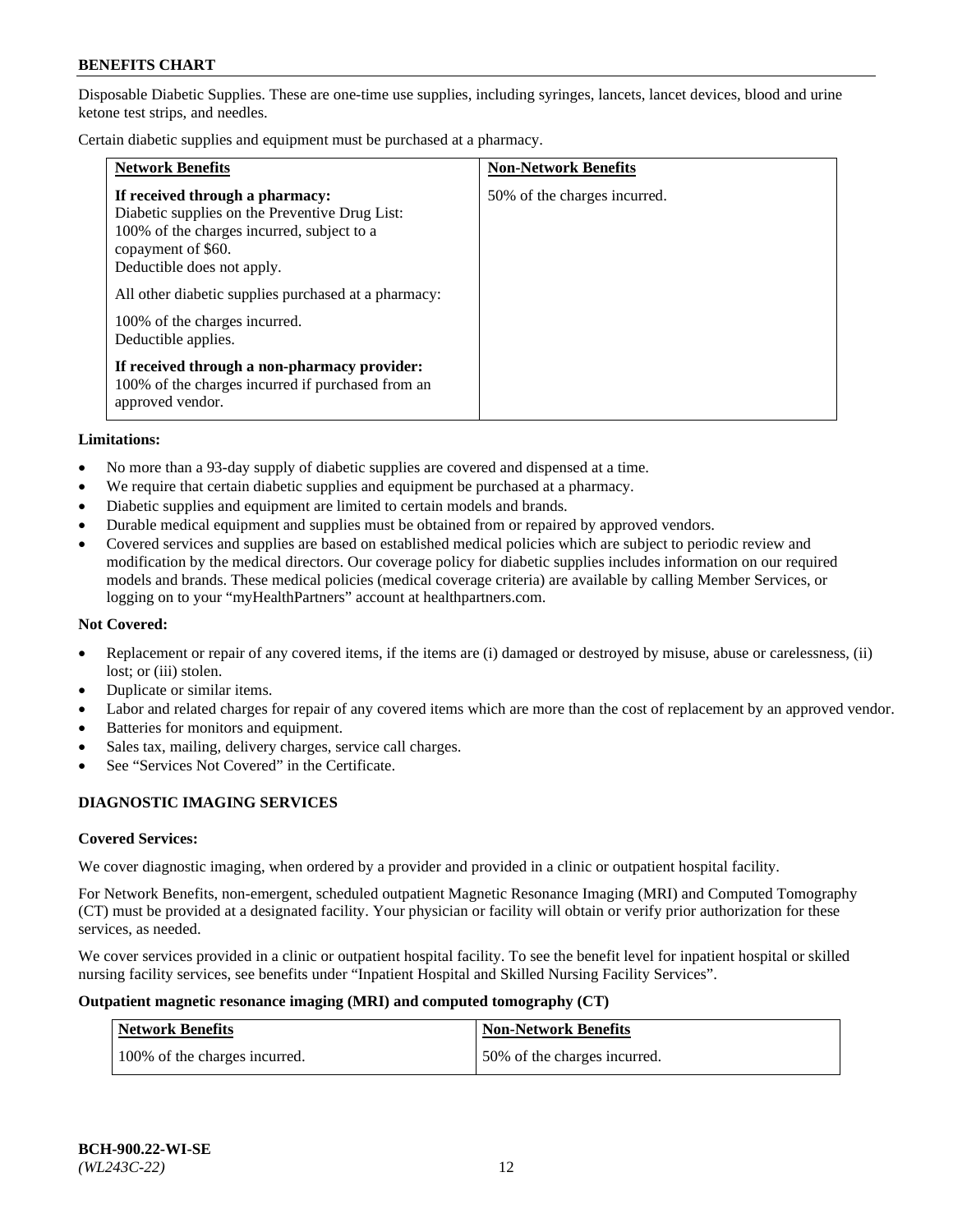# **All other outpatient diagnostic imaging services**

#### **Services for illness or injury**

| <b>Network Benefits</b>       | <b>Non-Network Benefits</b>  |
|-------------------------------|------------------------------|
| 100% of the charges incurred. | 50% of the charges incurred. |

### **Preventive services (MRI/CT procedures are not considered preventive)**

Diagnostic imaging services associated with preventive services are covered at the benefit level shown in the "Preventive Services" section of this Benefits Chart.

### **Not Covered:**

See "Services Not Covered" in the Certificate.

# **DURABLE MEDICAL EQUIPMENT, PROSTHETICS, ORTHOTICS AND SUPPLIES**

### **Covered Services:**

We cover equipment and services, as described below.

We cover durable medical equipment and services, prosthetics, orthotics and supplies, subject to the limitations below, including certain disposable supplies and enteral feedings.

We cover external hearing aids, cochlear implants, and related treatment prescribed by a physician or by a licensed audiologist for Insureds under 18 years of age who have hearing loss.

We also cover basic hearing aids for Insureds age 18 or older for the correction of a hearing impairment.

Osseointegrated or bone-anchored hearing aids are only covered for Insureds who have hearing loss that is not correctable by any other procedure.

Hearing aids are limited to one basic, standard hearing aid for each ear every three years.

A basic hearing aid is defined as a hearing device that consists of a microphone, amplifier, volume control, battery and receiver, which is up to date using the latest technology. It does not include upgrades above and beyond the functionality of a basic hearing aid, including, but not limited to, hearing improvements for group settings, background noise, Bluetooth/remote control functionality, or extended warranties. Charges for upgrades above the cost of a basic, standard hearing aid are not covered.

Diabetic equipment and supplies are covered under the "Diabetic Equipment and Supplies" section.

# **Special dietary treatment for phenylketonuria (PKU) if it meets our medical coverage criteria**

| <b>Network Benefits</b>       | <b>Non-Network Benefits</b>  |
|-------------------------------|------------------------------|
| 100% of the charges incurred. | 50% of the charges incurred. |

#### **Oral amino acid based elemental formula if it meets our medical coverage criteria**

| <b>Network Benefits</b>       | <b>Non-Network Benefits</b>  |
|-------------------------------|------------------------------|
| 100% of the charges incurred. | 50% of the charges incurred. |

#### **All other durable medical equipment, prosthetics, orthotics and supplies**

| <b>Network Benefits</b>       | <b>Non-Network Benefits</b>  |
|-------------------------------|------------------------------|
| 100% of the charges incurred. | 50% of the charges incurred. |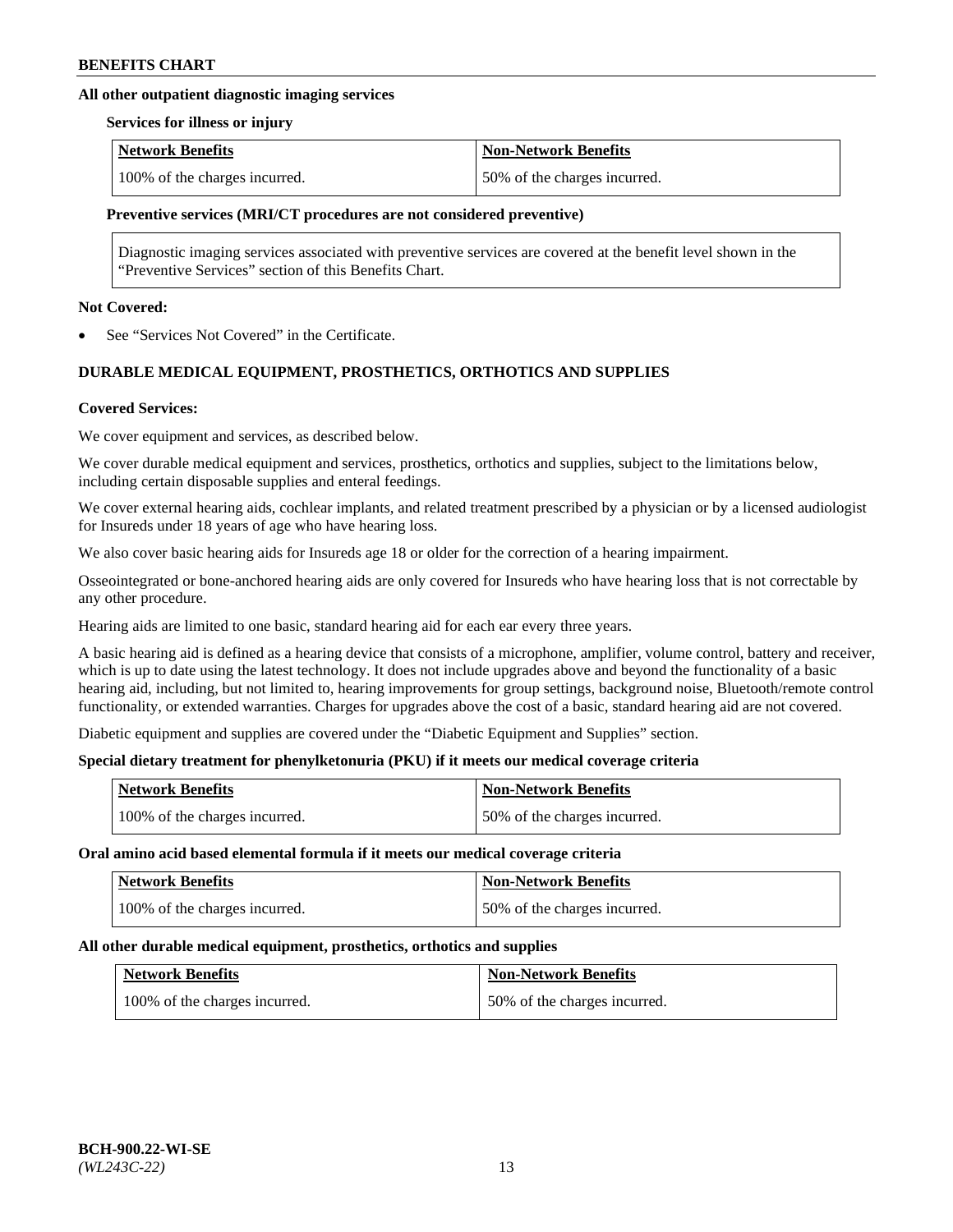# **Limitations:**

Coverage of durable medical equipment is limited by the following:

- Payment will not exceed the cost of an alternate piece of equipment or service that is effective and medically necessary.
- For prosthetic benefits, other than oral appliances for cleft lip and cleft palate, payment will not exceed the cost of an alternate piece of equipment or service that is effective, medically necessary and enables Insureds to conduct standard activities of daily living.
- We reserve the right to determine if an item will be approved for rental vs. purchase.
- Durable medical equipment and supplies must be obtained from or repaired by approved vendors.
- Covered services and supplies are based on established medical policies which are subject to periodic review and modification by the medical or dental directors. Our medical policy for diabetic supplies includes information on our required models and brands. These medical policies (medical coverage criteria) are available by calling Member Services, or logging on to your "*my*HealthPartners" account a[t healthpartners.com.](http://www.healthpartners.com/)

# **Not Covered:**

Items which are not eligible for coverage include, but are not limited to:

- Replacement or repair of any covered items, if the items are (i) damaged or destroyed by misuse, abuse or carelessness, (ii) lost; or (iii) stolen.
- Duplicate or similar items.
- Labor and related charges for repair of any covered items which are more than the cost of replacement by an approved vendor.
- Sales tax, mailing, delivery charges, service call charges.
- Items which are primarily educational in nature or for hygiene, vocation, comfort, convenience or recreation.
- Communication aids or devices: equipment to create, replace or augment communication abilities including, but not limited to, speech processors, receivers, communication boards, or computer or electronic assisted communication.
- Implantable and osseointegrated or bone-anchored hearing aids and their fitting, except as specifically described in this Benefits Chart. This exclusion does not apply to cochlear implants.
- Eyeglasses, contact lenses and their fitting, measurement and adjustment, except as specifically described in this Benefits Chart.
- Hair prostheses (wigs).
- Household equipment which primarily has customary uses other than medical, such as, but not limited to, exercise cycles, air purifiers, central or unit air conditioners, water purifiers, non-allergenic pillows, mattresses or waterbeds.
- Household fixtures including, but not limited to, escalators or elevators, ramps, swimming pools and saunas.
- Modifications to the structure of the home including, but not limited to, wiring, plumbing or charges for installation of equipment.
- Vehicle, car or van modifications including, but not limited to, hand brakes, hydraulic lifts and car carrier.
- Rental equipment while owned equipment is being repaired by non-contracted vendors, beyond one month rental of medically necessary equipment.
- Other equipment and supplies, including but not limited to assistive devices, that we determine are not eligible for coverage.
- See "Services Not Covered" in the Certificate.

# **EMERGENCY AND URGENTLY NEEDED CARE SERVICES**

# **Covered Services:**

We cover services for emergency care and urgently needed care if the services are otherwise eligible for coverage under the Certificate.

**Urgently needed care.** These are services to treat an unforeseen illness or injury that:

- are required in order to prevent a serious deterioration in your health; and
- cannot be delayed until the next available clinic or office hours.

| <b>Network Benefits</b>       | <b>Non-Network Benefits</b> |
|-------------------------------|-----------------------------|
| 100% of the charges incurred. | See Network Benefits.       |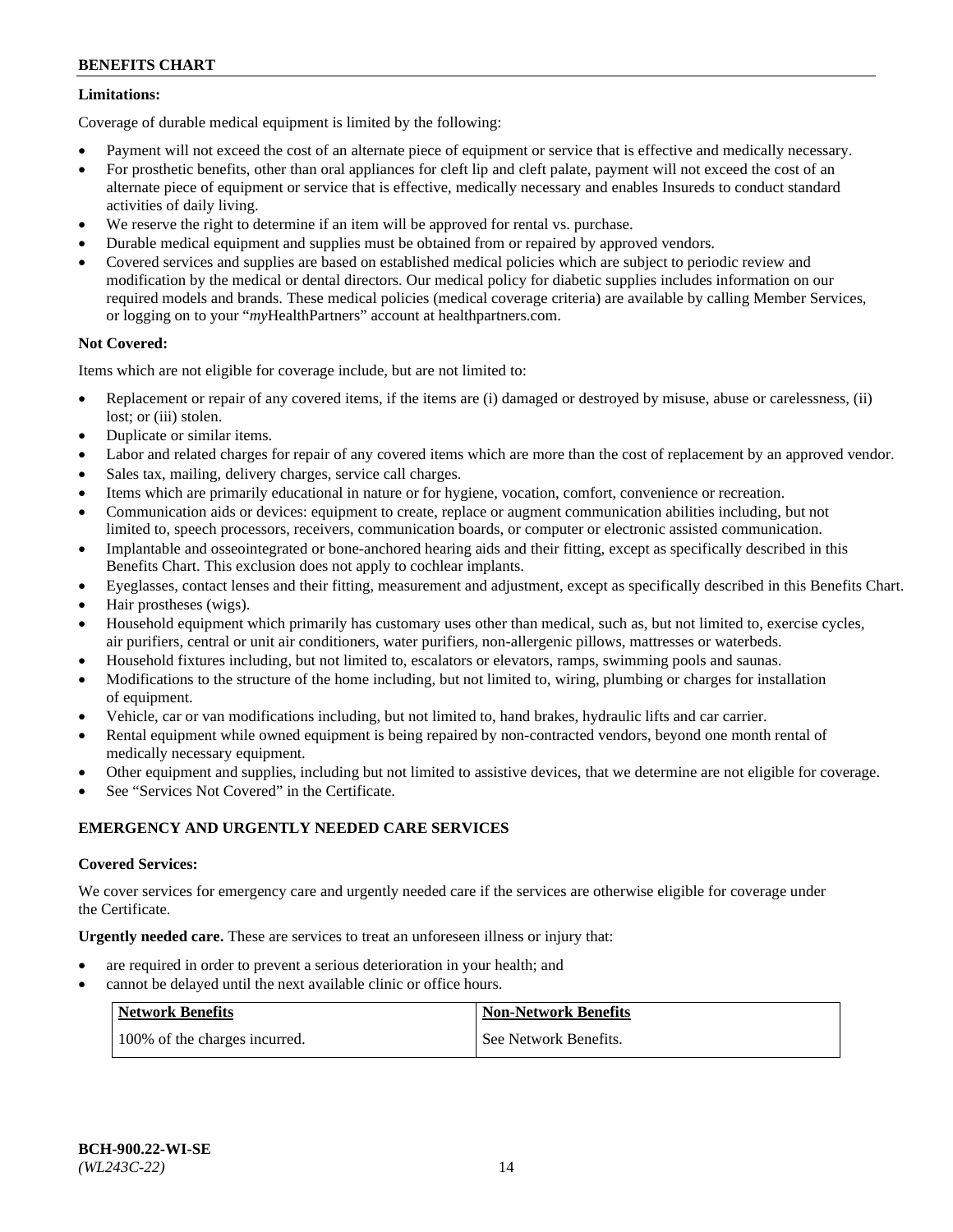**Emergency care.** These are services to treat:

- the sudden, unexpected onset of illness or injury which, if left untreated or unattended until the next available clinic or office hours, would result in hospitalization; or
- a condition requiring professional health services immediately necessary to preserve life or stabilize health.

Emergency care includes emergency services as defined in Division BB, Title I, Section 102 of the Consolidated Appropriations Act of 2021.

When reviewing claims for coverage of emergency services, our medical director will take into consideration a reasonable layperson's belief that the circumstances required immediate medical care that could not wait until the next working day or next available clinic appointment.

### **Emergency care in a hospital emergency room, including professional services of a physician**

| <b>Network Benefits</b>       | <b>Non-Network Benefits</b> |
|-------------------------------|-----------------------------|
| 100% of the charges incurred. | See Network Benefits.       |

### **Inpatient emergency care in a hospital**

| <b>Network Benefits</b>       | <b>Non-Network Benefits</b> |
|-------------------------------|-----------------------------|
| 100% of the charges incurred. | See Network Benefits.       |

### **Not Covered:**

See "Services Not Covered" in the Certificate.

# **GENE THERAPY**

### **Covered Services:**

We cover gene therapy treatment if it meets our medical coverage criteria.

| <b>Network Benefits</b>                                                                                                                                                                                 | <b>Non-Network Benefits</b> |
|---------------------------------------------------------------------------------------------------------------------------------------------------------------------------------------------------------|-----------------------------|
| Coverage level is same as corresponding Network<br>Benefits, depending on type of service provided such as<br>Office Visits for Illness or Injury, Inpatient or<br><b>Outpatient Hospital Services.</b> | No coverage.                |

# **Limitations:**

- Gene therapy must be provided by a designated provider.
- Specific types of gene therapy are limited to therapies and conditions specified in our medical coverage criteria.

# **Not Covered:**

See "Services Not Covered" in the Certificate.

# **HEALTH EDUCATION**

#### **Covered Services:**

We cover education for preventive services and education for the management of chronic health problems (such as diabetes).

| <b>Network Benefits</b>                                     | <b>Non-Network Benefits</b>  |
|-------------------------------------------------------------|------------------------------|
| 100% of the charges incurred.<br>Deductible does not apply. | 50% of the charges incurred. |

# **Not Covered:**

See "Services Not Covered" in the Certificate.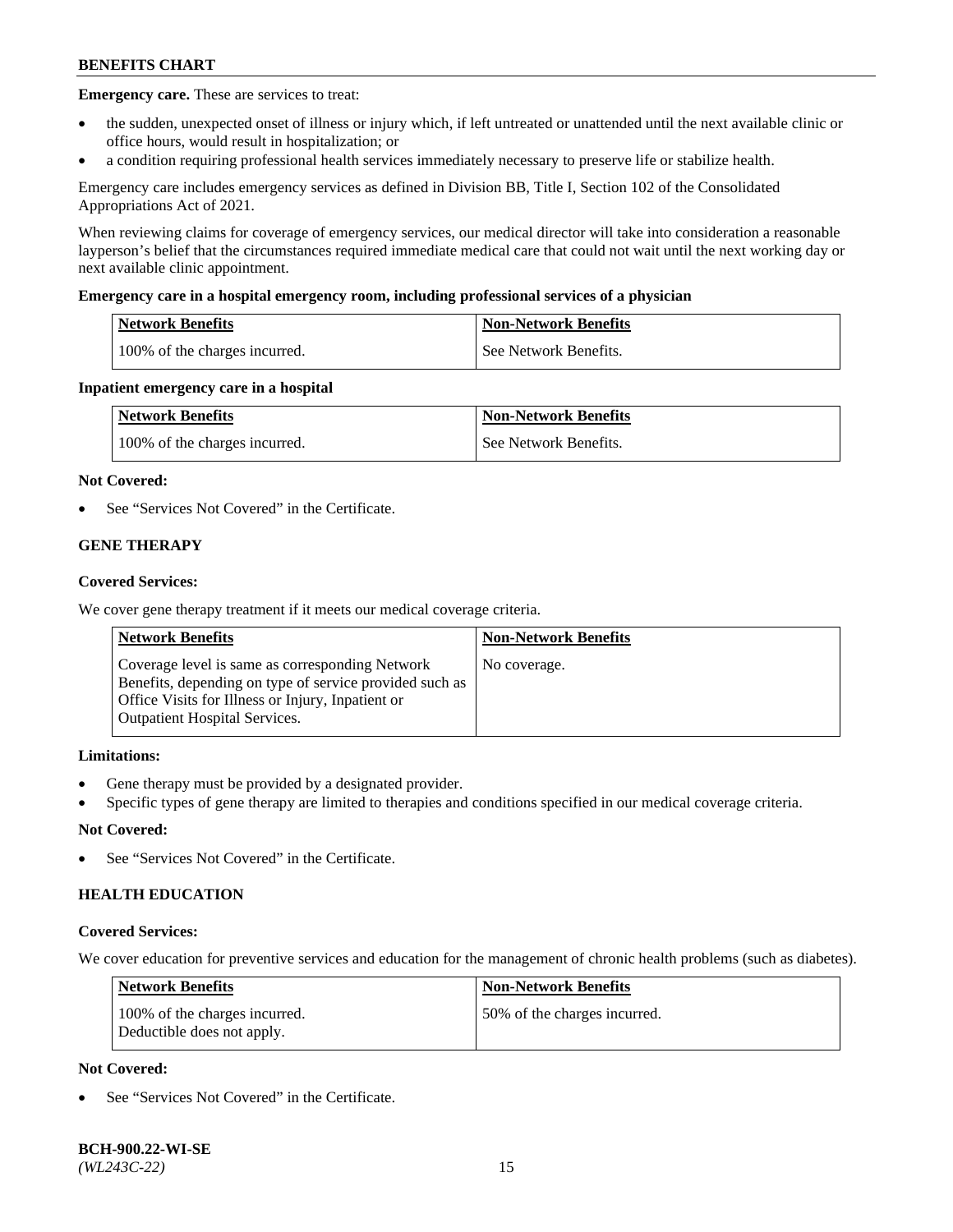# **HOME-BASED COMPREHENSIVE HEALTH RISK ASSESSMENT**

### **Covered Services:**

If you meet our criteria for coverage, you may qualify for our home-based comprehensive health risk assessment program. The program covers a health assessment with a designated nurse practitioner.

| Network Benefits                                            | <b>Non-Network Benefits</b> |
|-------------------------------------------------------------|-----------------------------|
| 100% of the charges incurred.<br>Deductible does not apply. | No coverage.                |

### **Not Covered:**

See "Services Not Covered" in the Certificate.

# **HOME HEALTH SERVICES**

### **Covered Services:**

We cover skilled nursing services, physical therapy, occupational therapy, speech therapy, respiratory therapy and other therapeutic services, non-routine prenatal and postnatal services, routine postnatal well child visits as described in our medical coverage criteria, phototherapy services for newborns, home health aide services and other eligible home health services when provided in your home, if you are homebound (i.e., unable to leave home without considerable effort due to a medical condition). Lack of transportation does not constitute homebound status. For phototherapy services for newborns and high risk prenatal services, supplies and equipment are included.

We cover total parenteral nutrition/intravenous ("TPN/IV") therapy, equipment, supplies and drugs in connection with IV therapy. IV line care kits are covered under Durable Medical Equipment.

We cover palliative care benefits. Palliative care includes symptom management, education and establishing goals of care. We waive the requirement that you be homebound for a limited number of home visits for palliative care (as shown in this Benefits Chart), if you have a life-threatening, non-curable condition which has a prognosis of survival of two years or less. Additional palliative care visits are eligible under the home health services benefit if you are homebound and meet all other requirements defined in this section.

You do not need to be homebound to receive total parenteral nutrition/intravenous ("TPN/IV") therapy.

Home health services are eligible and covered only when:

- medically necessary; and
- provided as rehabilitative care, terminal care or maternity care; and
- ordered by a physician, and included in the written home care plan.

### **Physical therapy, occupational therapy, speech therapy, respiratory therapy, home health aide services and palliative care**

| Network Benefits              | <b>Non-Network Benefits</b>  |
|-------------------------------|------------------------------|
| 100% of the charges incurred. | 50% of the charges incurred. |

**TPN/IV therapy, skilled nursing services, non-routine prenatal/postnatal services, and phototherapy**

| <b>Network Benefits</b>       | Non-Network Benefits         |
|-------------------------------|------------------------------|
| 100% of the charges incurred. | 50% of the charges incurred. |

Each 24-hour visit (or shifts up to 24-hour visits) equals one visit and counts toward the Maximum visits for all other services shown below. Any visit that lasts less than 24 hours regardless of the length of the visit, will count as one visit toward the Maximum visits for all other services shown below. All visits must be medically necessary and benefit eligible.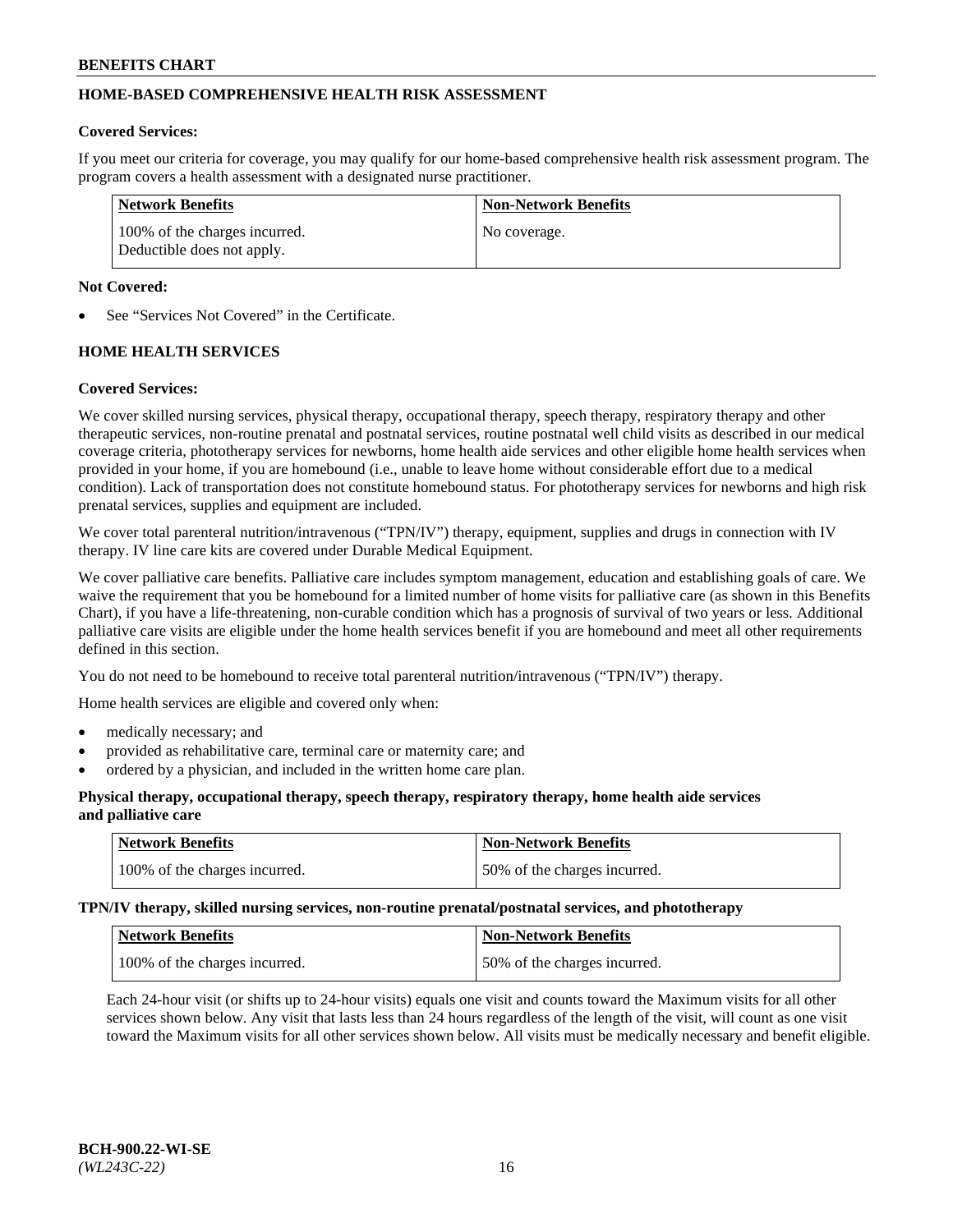# **Routine postnatal well child visit**

| <b>Network Benefits</b>                                     | <b>Non-Network Benefits</b>  |
|-------------------------------------------------------------|------------------------------|
| 100% of the charges incurred.<br>Deductible does not apply. | 50% of the charges incurred. |

#### **Maximum visits for palliative care**

If you are eligible to receive palliative care in the home and you are not homebound, there is a maximum of 12 visits per calendar year.

#### **Maximum visits for all services other than palliative care**

| Network Benefits             | <b>Non-Network Benefits</b>  |
|------------------------------|------------------------------|
| 60 visits per calendar year. | 30 visits per calendar year. |

Each visit provided under the Network Benefits and Non-Network Benefits counts toward the maximums shown under both Maximum visits sections. The routine postnatal well child visits do not count toward the visit limit.

### **Limitations:**

- Home health services are not provided as a substitute for a primary caregiver in the home or as relief (respite) for a primary caregiver in the home. We will not reimburse family members or residents in your home for the above services.
- A service shall not be considered a skilled nursing service merely because it is performed by, or under the direct supervision of, a licensed nurse. Where a service (such as tracheotomy suctioning or ventilator monitoring) or like services, can be safely and effectively performed by a non-medical person (or self-administered), without the direct supervision of a licensed nurse, the service shall not be regarded as a skilled nursing service, whether or not a skilled nurse actually provides the service. The unavailability of a competent person to provide a non-skilled service shall not make it a skilled service when a skilled nurse provides it. Only the skilled nursing component of so-called "blended" services (i.e. services which include skilled and non-skilled components) are covered under this Benefits Chart.

### **Not Covered:**

- Financial or legal counseling services.
- Housekeeping or meal services in your home.
- Private duty nursing services.
- Services provided by a family member or enrollee, or a resident in the enrollee's home.
- Vocational rehabilitation and recreational or educational therapy. Recreation therapy is therapy provided solely for the purpose of recreation, including, but not limited to: (a) requests for physical therapy or occupational therapy to improve athletic ability, and (b) braces or guards to prevent sports injuries.
- See "Services Not Covered" in the Certificate.

# **HOME HOSPICE SERVICES**

#### **Applicable Definitions:**

**Part-time.** This is up to two hours of service per day, more than two hours is considered continuous care.

**Continuous Care.** This is from two to twelve hours of service per day provided by a registered nurse, licensed practical nurse, or home health aide, during a period of crisis in order to maintain a terminally ill patient at home.

**Appropriate Facility.** This is a nursing home, hospice residence, or other inpatient facility.

**Custodial Care Related to Hospice Services.** This means providing assistance in the activities of daily living and the care needed by a terminally ill patient which can be provided by primary caregiver (i.e., family member or friend) who is responsible for the patient's home care.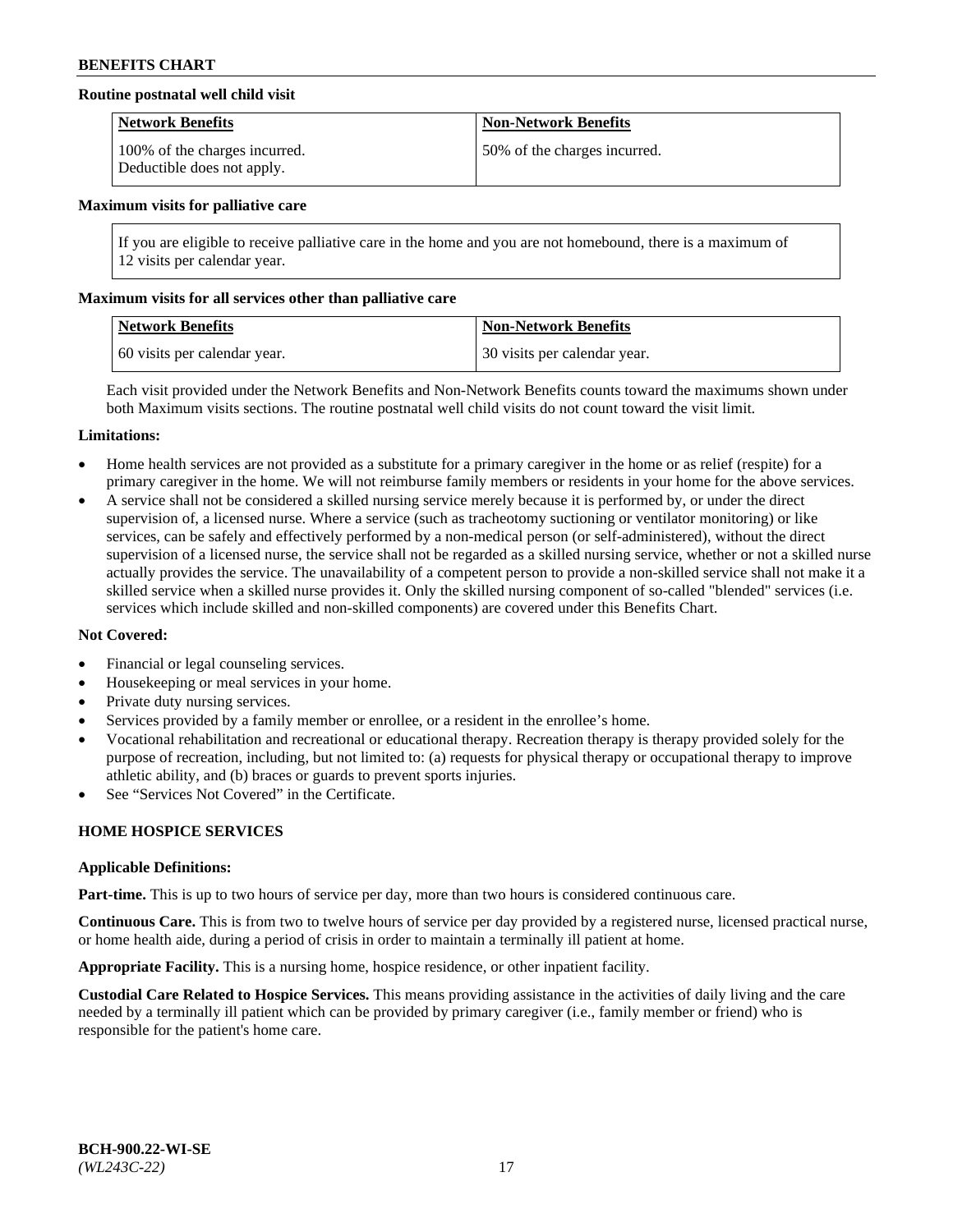### **Covered Services:**

**Home hospice program.** We cover the services described below if you are terminally ill and accepted as a home hospice program participant. You must meet the eligibility requirements of the program, and elect to receive services through the home hospice program. The services will be provided in your home, with inpatient care available when medically necessary as described below. If you elect to receive hospice services, you do so in lieu of curative treatment for your terminal illness for the period you are enrolled in the home hospice program.

**Eligibility:** In order to be eligible to be enrolled in the home hospice program, you must: (1) be a terminally ill patient (prognosis of six months or less); (2) have chosen a palliative treatment focus (i.e., emphasizing comfort and supportive services rather than treatment attempting to cure the disease or condition); and (3) continue to meet the terminally ill prognosis as reviewed by our medical director or his or her designee over the course of care. You may withdraw from the home hospice program at any time.

**Eligible services:** Hospice services include the following services provided in accordance with an approved hospice treatment plan.

- Home health services:
	- o Part-time care provided in your home by an interdisciplinary hospice team (which may include a physician, nurse, social worker, and spiritual counselor) and medically necessary home health services are covered.
	- o One or more periods of continuous care in your home or in a setting which provides day care for pain or symptom management, when medically necessary, will be covered.
- Inpatient services: We cover medically necessary inpatient services.
- Other services:
	- o Respite care is covered for care in your home or in an appropriate facility, to give your primary caregivers (i.e., family members or friends) rest and/or relief when necessary in order to maintain a terminally ill patient at home.
	- o Medically necessary medications for pain and symptom management.
	- o Semi-electric hospital beds and other durable medical equipment are covered.
	- Emergency and non-emergency care is covered.

| Network Benefits              | <b>Non-Network Benefits</b>  |
|-------------------------------|------------------------------|
| 100% of the charges incurred. | 50% of the charges incurred. |

Respite care is limited to 5 days per episode, and respite care and continuous care combined are limited to 30 days.

# **Not Covered:**

- Financial or legal counseling services.
- Housekeeping or meal services in your home.
- Custodial or maintenance care related to hospice services, whether provided in the home or in a nursing home.
- Any service not specifically described as covered services under this home hospice services benefits.
- Any services provided by members of your family or residents in your home.
- See "Services Not Covered" in the Certificate.

# **HOSPITAL AND SKILLED NURSING FACILITY SERVICES**

#### **Covered Services:**

We cover services as described below.

#### **Medical or surgical hospital services**

**Inpatient hospital services:** We cover the following medical or surgical services, for the treatment of acute illness or injury, which require the level of care only provided in an acute care facility. These services must be authorized by a physician.

Inpatient hospital services include: room and board; the use of operating or maternity delivery rooms; intensive care facilities; newborn nursery facilities; general nursing care, anesthesia, laboratory and diagnostic imaging services, radiation therapy, physical therapy, prescription drugs or other medications administered during treatment, blood and blood products (unless replaced), and blood derivatives, and other diagnostic or treatment related hospital services; physician and other professional medical and surgical services provided while in the hospital, including gender confirmation surgery that meets medical coverage criteria.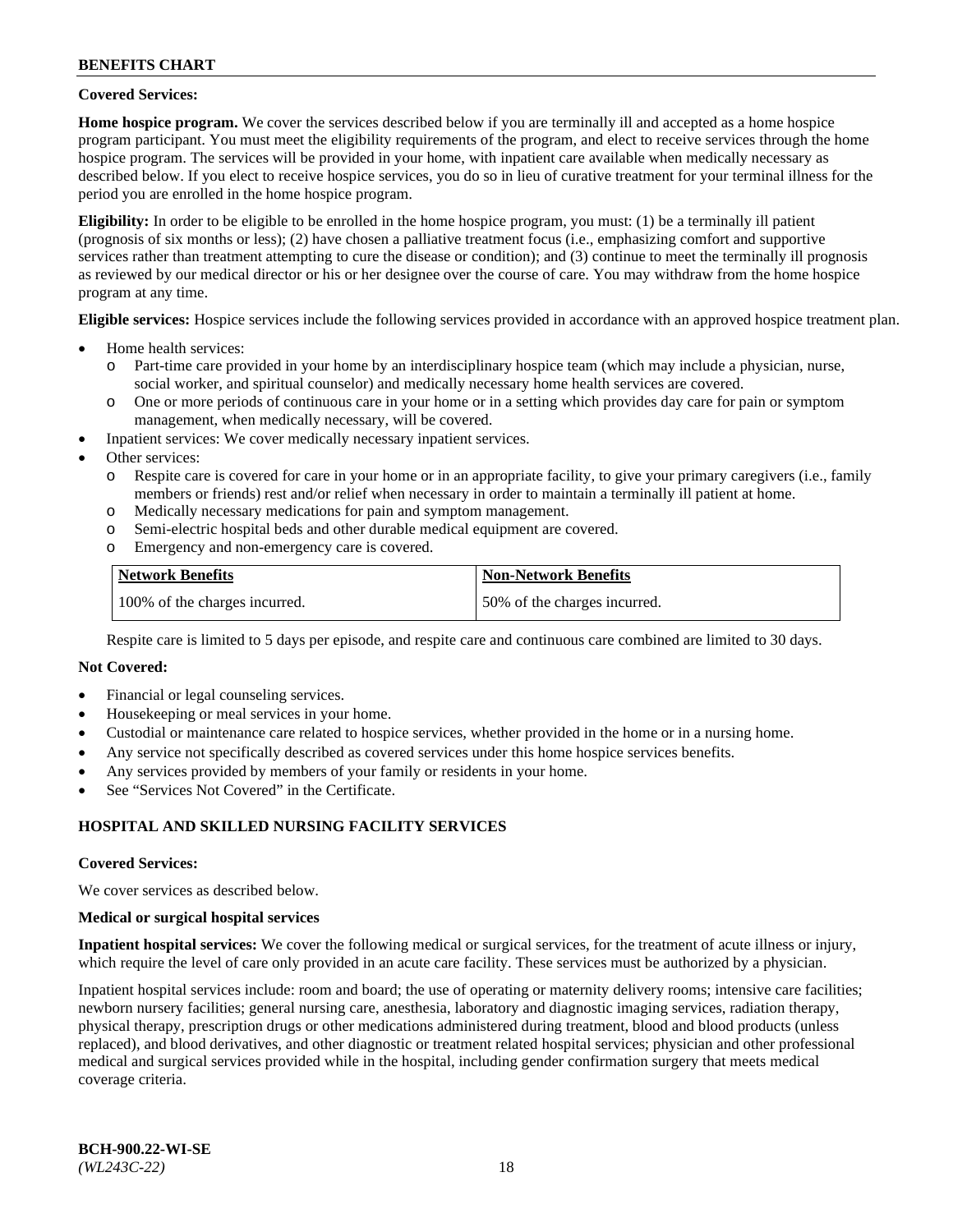We cover, following a vaginal delivery, a minimum of 48 hours of inpatient care for the mother and newborn child. We cover, following a caesarean section delivery, a minimum of 96 hours of inpatient care for the mother and newborn child.

Group health plans and health insurance issuers generally may not, under Federal law, restrict benefits for any hospital length of stay in connection with childbirth for the mother of newborn child to less than 48 hours following a vaginal delivery, or less than 96 hours following a caesarean section. However, Federal law generally does not prohibit the mother's or newborn's attending provider, after consulting with the mother, from discharging the mother or her newborn earlier than 48 hours (or 96 hours as applicable). In any case plans and issuers may not, under Federal law, require that a provider obtain authorization from the plan or the insurance issuer for prescribing a length of stay not in excess of 48 hours (or 96 hours).

| <b>Network Benefits</b>       | <b>Non-Network Benefits</b>  |
|-------------------------------|------------------------------|
| 100% of the charges incurred. | 50% of the charges incurred. |

Each Insured's admission or confinement, including that of a newborn child, is separate and distinct from the admission or confinement of any other Insured.

**Outpatient hospital, ambulatory care or surgical facility services:** We cover the following medical and surgical services, for diagnosis or treatment of illness or injury on an outpatient basis. These services must be authorized by a physician.

Outpatient services include: use of operating rooms, maternity delivery rooms or other outpatient departments, rooms or facilities; and the following outpatient services: general nursing care, anesthesia, laboratory and diagnostic imaging services, radiation therapy, physical therapy, drugs administered during treatment, blood and blood products (unless replaced), and blood derivatives, and other diagnostic or treatment related outpatient services; physician and other professional medical and surgical services provided while an outpatient, including colonoscopies (starting at age 50, or under age 50 for people at high risk of colorectal cancer), and gender confirmation surgery that meets medical coverage criteria.

For Network Benefits, non-emergent, scheduled outpatient Magnetic Resonance Imaging (MRI) and Computed Tomography (CT) must be provided at a designated facility. Your physician or facility will obtain or verify prior authorization for these services, as needed.

To see the benefit level for diagnostic imaging services, laboratory services and physical therapy, see benefits under Diagnostic Imaging Services, Laboratory Services and Physical Therapy in this Benefits Chart.

| <b>Network Benefits</b>       | <b>Non-Network Benefits</b>  |
|-------------------------------|------------------------------|
| 100% of the charges incurred. | 50% of the charges incurred. |

# **Skilled nursing facility care:**

We cover room and board, daily skilled nursing and related ancillary services for post-acute treatment and rehabilitative care of illness or injury that meets medical coverage criteria. Rehabilitation services are limited to services where significant measurable progress is expected to occur within a reasonable period of time.

| Network Benefits                             | <b>Non-Network Benefits</b>                  |
|----------------------------------------------|----------------------------------------------|
| 100% of the charges incurred.                | 50% of the charges incurred.                 |
| Limited to a 30-day maximum per confinement. | Limited to a 30-day maximum per confinement. |

Each day of services provided under the Network Benefits and Non-Network Benefits, combined, applies toward the maximum shown above.

# **Not Covered:**

- Services for items for personal convenience, such as television rental, are not covered.
- See "Services Not Covered" in the Certificate.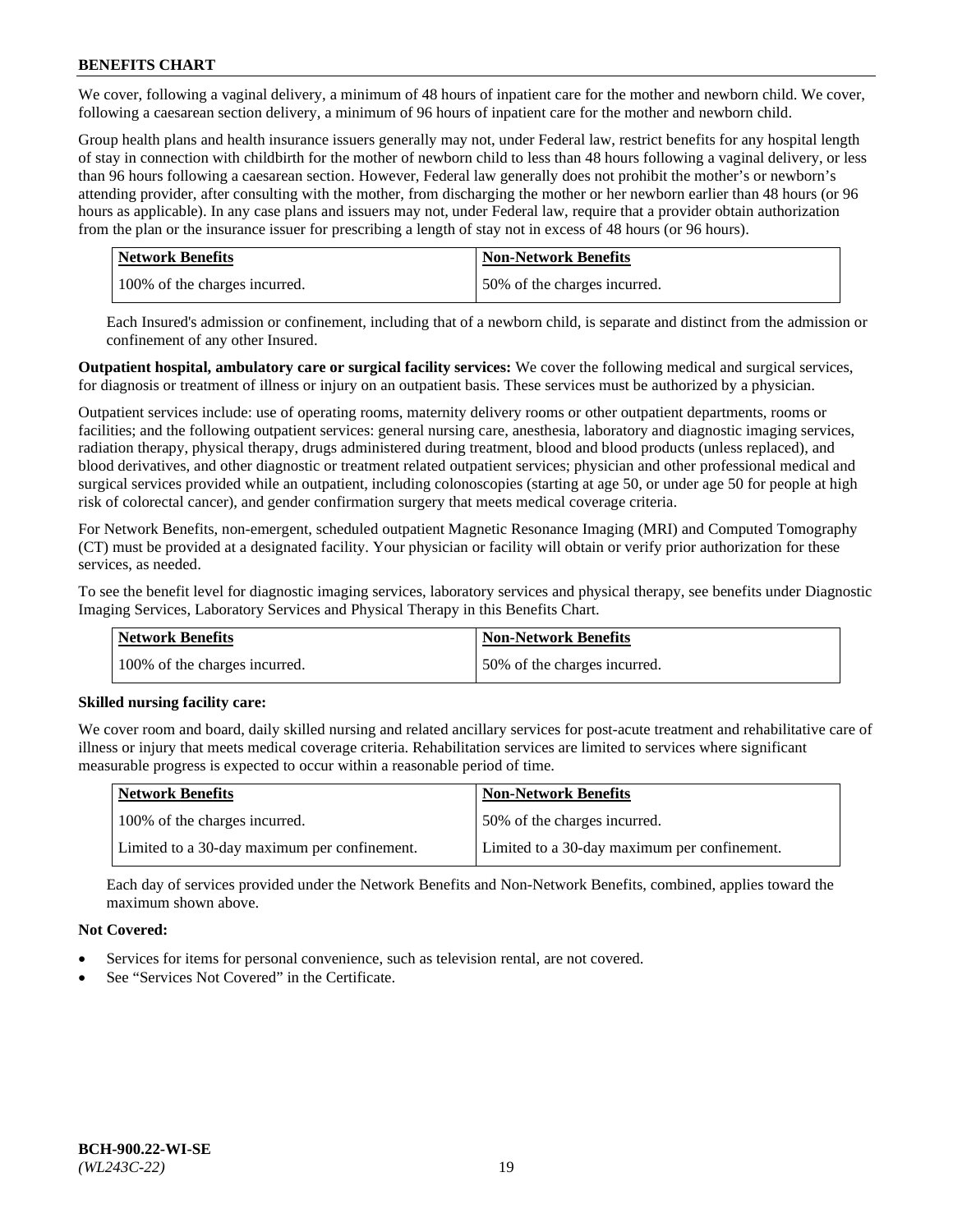# **INFERTILITY DIAGNOSIS**

# **Covered Services:**

We cover the diagnosis of infertility. These services include diagnostic procedures and tests provided in connection with an infertility evaluation, office visits and consultations to diagnose infertility.

| <b>Network Benefits</b>       | <b>Non-Network Benefits</b>  |
|-------------------------------|------------------------------|
| 100% of the charges incurred. | 50% of the charges incurred. |

Coverage is limited to office visits and consultations to diagnose infertility. Treatment is not covered.

# **Not Covered:**

- Infertility/fertility treatment, including, but not limited to, office visits, laboratory services, diagnostic imaging services and fertility drugs; reversal of sterilization; and sperm, ova or embryo acquisition, retrieval or storage; however, we cover office visits and consultations to diagnose infertility.
- Services related to the establishment of surrogate pregnancy and fees for a surrogate. However, pregnancy and maternity services are covered for an Insured under this Benefits Chart, including a surrogate pregnancy.
- See "Services Not Covered" in the Certificate.

# **LABORATORY SERVICES**

# **Covered Services:**

We cover laboratory tests when ordered by a provider and provided in a clinic or outpatient hospital facility. This includes blood tests to detect lead exposure in children between the ages of 6 months and 72 months.

To see the benefit level for inpatient hospital or skilled nursing facility services, see benefits under "Inpatient Hospital and Skilled Nursing Facility Services" in this Benefits Chart.

# **Prostate-specific antigen (PSA) testing**

| <b>Network Benefits</b>       | <b>Non-Network Benefits</b>  |
|-------------------------------|------------------------------|
| 100% of the charges incurred. | 50% of the charges incurred. |

# **All other laboratory services**

**Services for illness or injury**

| <b>Network Benefits</b>       | <b>Non-Network Benefits</b>  |
|-------------------------------|------------------------------|
| 100% of the charges incurred. | 50% of the charges incurred. |

# **Preventive services**

Laboratory services associated with preventive services are covered at the benefit level shown in the "Preventive Services" section of this Benefits Chart.

# **Not Covered:**

See "Services Not Covered" in the Certificate.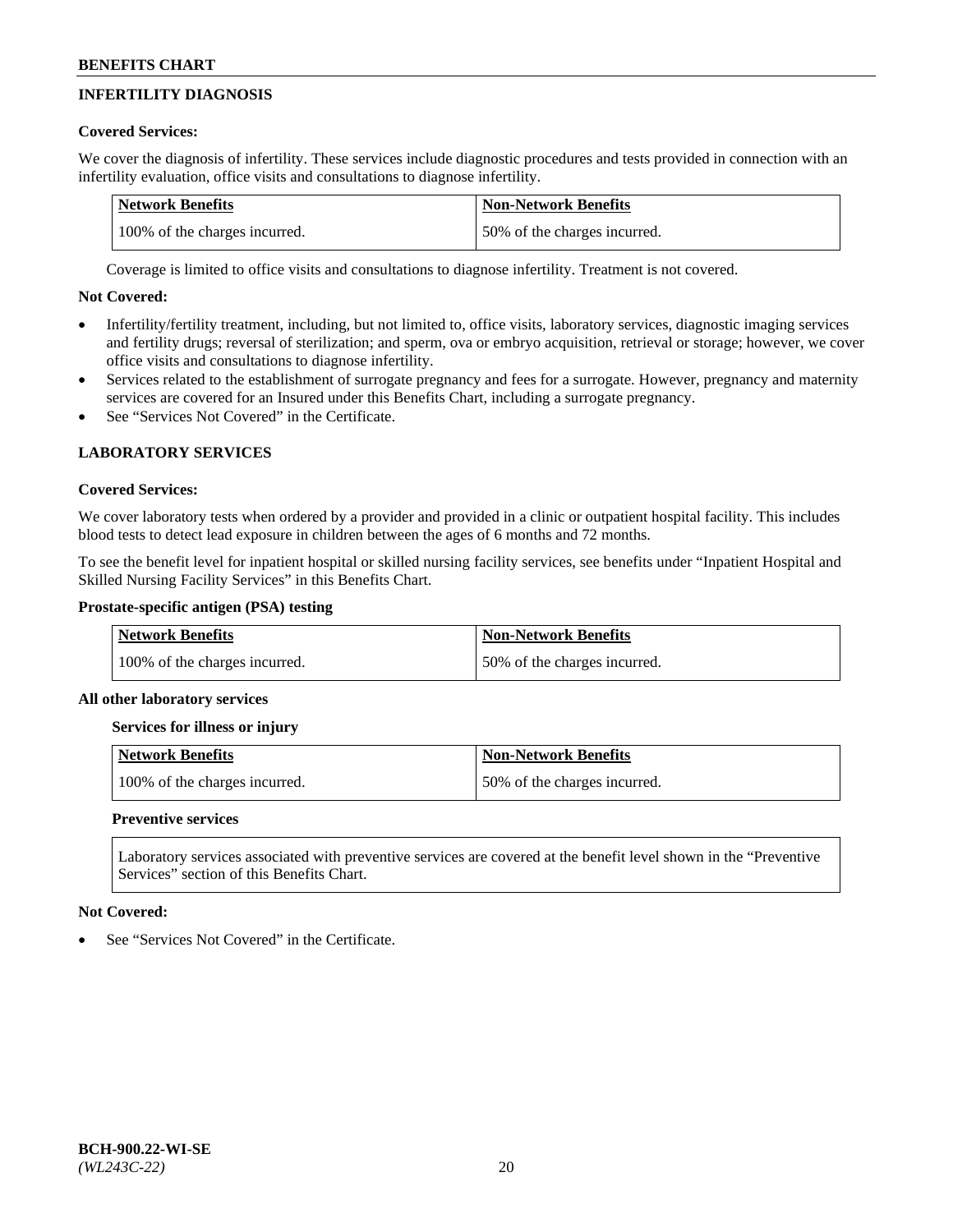# **MASTECTOMY RECONSTRUCTION BENEFIT**

# **Covered Services:**

We cover reconstruction of the breast on which the mastectomy has been performed; surgery and reconstruction of the other breast to produce symmetrical appearance, and prostheses and physical complications of all stages of mastectomy, including lymphedemas.

| <b>Network Benefits</b>                               | <b>Non-Network Benefits</b>                           |
|-------------------------------------------------------|-------------------------------------------------------|
| Coverage level is same as corresponding Network       | Coverage level is same as corresponding Non-Network   |
| Benefits, depending on type of service provided, such | Benefits, depending on type of service provided, such |
| as Office Visits for Illness or Injury, Inpatient or  | as Office Visits for Illness or Injury, Inpatient or  |
| <b>Outpatient Hospital Services.</b>                  | <b>Outpatient Hospital Services.</b>                  |

### **Not Covered:**

See "Services Not Covered" in the Certificate.

# **MEDICATION THERAPY DISEASE MANAGEMENT PROGRAM**

### **Covered Services:**

If you meet our criteria for coverage, you may qualify for our Medication Therapy Disease Management Program.

The program covers consultations with a designated Network pharmacist.

Covered services are based on established medical policies, which are subject to periodic review and modification by the medical directors. These medical policies (medical coverage criteria) are available by calling Member Services, or logging on to your "*my*HealthPartners" account at [healthpartners.com.](http://www.healthpartners.com/)

| Network Benefits                                            | <b>Non-Network Benefits</b> |
|-------------------------------------------------------------|-----------------------------|
| 100% of the charges incurred.<br>Deductible does not apply. | No coverage.                |

### **Not Covered:**

See "Services Not Covered" in the Certificate.

# **OFFICE VISITS FOR ILLNESS OR INJURY**

### **Covered Services:**

We cover the following when medically necessary: professional medical and surgical services and related supplies, including biofeedback, of physicians and other health care providers; blood and blood products (unless replaced) and blood derivatives.

We cover diagnosis and treatment of illness or injury to the eyes. Where contact or eye glass lenses are prescribed as medically necessary for the post-operative treatment of cataracts or for the treatment of aphakia, acute or chronic corneal pathology, or keratoconus, we cover the initial evaluation, lenses and fitting. Insureds must pay for lens replacement beyond the initial pair.

Services received via video, E-visit or telephone are covered under the "Telehealth/Telemedicine Services" section.

#### **Office visits**

| <b>Network Benefits</b>       | <b>Non-Network Benefits</b>  |
|-------------------------------|------------------------------|
| 100% of the charges incurred. | 50% of the charges incurred. |

**Convenience clinics**

| <b>Network Benefits</b>       | <b>Non-Network Benefits</b>   |
|-------------------------------|-------------------------------|
| 100% of the charges incurred. | 150% of the charges incurred. |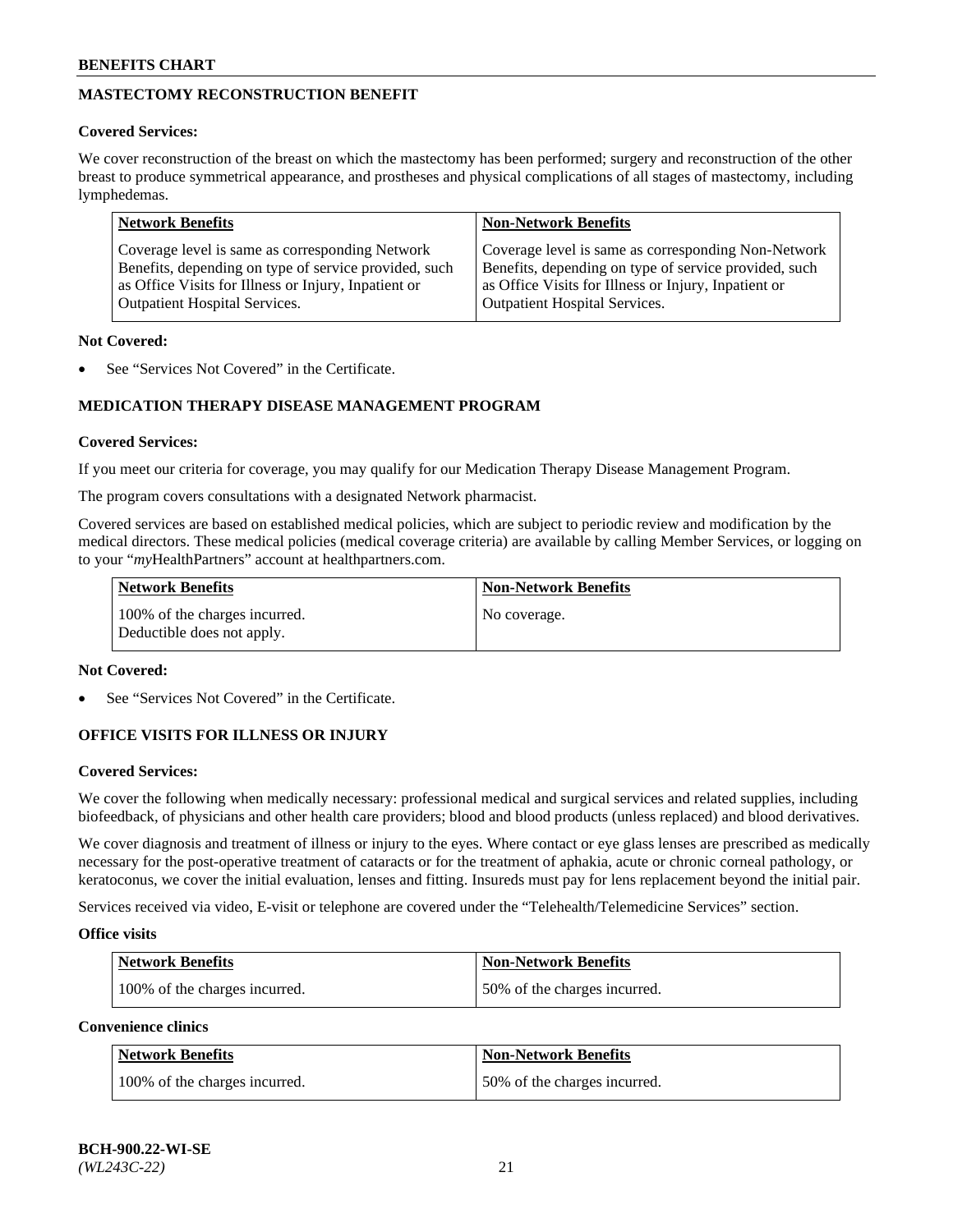### **Injections administered in a physician's office, other than immunizations**

#### **Allergy injections**

| Network Benefits              | Non-Network Benefits         |
|-------------------------------|------------------------------|
| 100% of the charges incurred. | 50% of the charges incurred. |

### **All other injections**

| <b>Network Benefits</b>       | <b>Non-Network Benefits</b>  |
|-------------------------------|------------------------------|
| 100% of the charges incurred. | 50% of the charges incurred. |

### **Not Covered:**

- Court ordered treatment, except as described in this Benefits Chart. Any resulting court ordered treatment for mental health services will be subject to the Certificate's requirement for medical necessity.
- See "Services Not Covered" in the Certificate.

# **PEDIATRIC EYEWEAR**

# **Covered Services:**

We cover pediatric eyewear for children.

Routine eye exams are covered under the "Preventive Services" section.

| Network Benefits              | <b>Non-Network Benefits</b> |
|-------------------------------|-----------------------------|
| 100% of the charges incurred. | No coverage.                |

### **Limitations:**

- Coverage under this provision will continue until the end of the month in which the child turns age 19.
- Limited to one of the following per calendar year:
	- o one pair of eyeglasses including one set of prescription lenses, frames from our designated eyewear collection and anti-scratch coating; or
	- o one pair of non-disposable contact lenses; or
	- o a one-year supply of disposable contact lenses.
- Contact lens fittings are limited to two per calendar year.

# **Not Covered:**

- Frames that are not included in our designated eyewear collection. However, one pair of lenses will be covered if an Insured chooses frames outside our designated eyewear collection.
- More than one pair of lenses or frames or non-disposable contacts per calendar year, regardless of the reason. This includes replacement of eyeglasses or contact lenses due to loss, breakage, theft, or change in prescription.
- Safety glasses or goggles for sports or vocational reasons.
- Upgrades including, but not limited to, UV protection and no-line multifocal lenses.
- See "Services Not Covered" in the Certificate.

# **PHYSICAL THERAPY, OCCUPATIONAL THERAPY, SPEECH THERAPY AND OTHER SPECIFIED THERAPIES**

# **Covered Services:**

We cover the following physical therapy, occupational therapy and speech therapy services:

- Medically necessary rehabilitative care to correct the effects of illness or injury.
- Habilitative care rendered for congenital, developmental or medical conditions which have significantly limited the successful initiation of normal speech and normal motor development.

Massage therapy which is performed in conjunction with other treatment/modalities by a physical or occupational therapist is part of a prescribed treatment plan and is not billed separately is covered.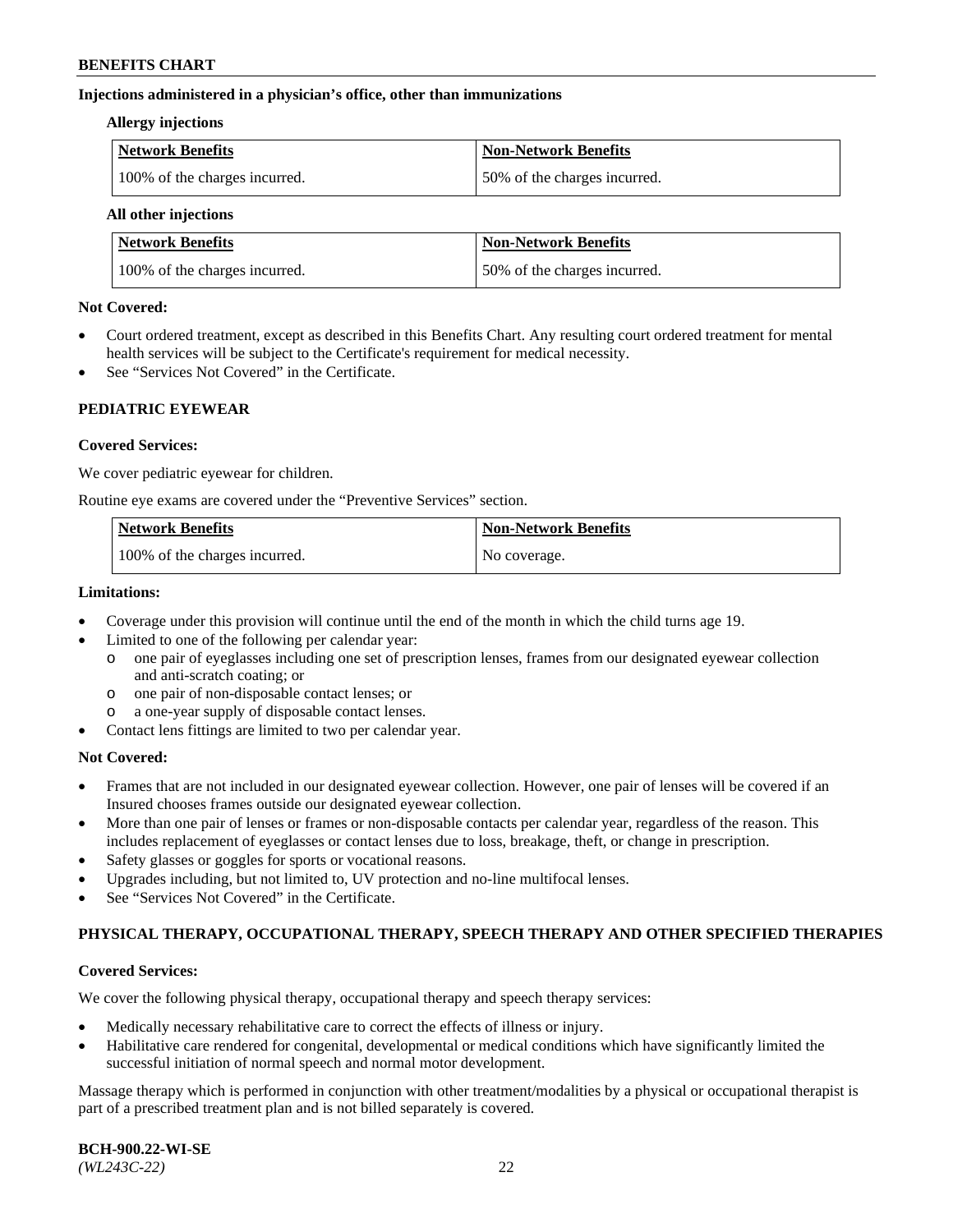We cover services provided in a clinic. To see the benefit level for inpatient hospital or skilled nursing facility services, see benefits under "Inpatient Hospital and Skilled Nursing Facility Services".

# **Rehabilitative care**

| <b>Network Benefits</b>                                                                       | <b>Non-Network Benefits</b>                                                                   |
|-----------------------------------------------------------------------------------------------|-----------------------------------------------------------------------------------------------|
| 100% of the charges incurred.                                                                 | 50% of the charges incurred.                                                                  |
| Physical, Occupational and Speech Therapy are<br>limited to 20 visits each per calendar year. | Physical, Occupational and Speech Therapy are<br>limited to 20 visits each per calendar year. |

### **In addition to the services provided above, we cover a minimum of:**

- 20 visits per calendar year for pulmonary rehabilitation.
- 36 visits per calendar year for cardiac rehabilitation.
- 30 visits per calendar year for post-cochlear implant aural therapy.
- 20 visits per calendar year for cognitive rehabilitation.

The maximum number of visits is combined for Network Benefits and Non-Network Benefits.

# **Habilitative services**

| <b>Network Benefits</b>                                                                       | <b>Non-Network Benefits</b>                                                                   |
|-----------------------------------------------------------------------------------------------|-----------------------------------------------------------------------------------------------|
| 100% of the charges incurred.                                                                 | 50% of the charges incurred.                                                                  |
| Physical, Occupational and Speech Therapy are<br>limited to 20 visits each per calendar year. | Physical, Occupational and Speech Therapy are<br>limited to 20 visits each per calendar year. |

The maximum number of visits is combined for Network Benefits and Non-Network Benefits.

# **Not Covered:**

- Massage therapy for the purpose of comfort or convenience of the Insured.
- See "Services Not Covered" in the Certificate.

# **PRE-DIABETES DISEASE MANAGEMENT PROGRAM**

# **Covered Services:**

If you meet criteria for coverage, you may qualify for the Pre-Diabetes Disease Management Program through Omada Health. The program covers group health coaching which focuses on weight loss, exercise, behavior modification and health education at select locations determined by the plan.

| <b>Network Benefits</b>                                     | <b>Non-Network Benefits</b> |
|-------------------------------------------------------------|-----------------------------|
| 100% of the charges incurred.<br>Deductible does not apply. | Not applicable.             |

# **Not Covered:**

See "Services Not Covered" in the Certificate.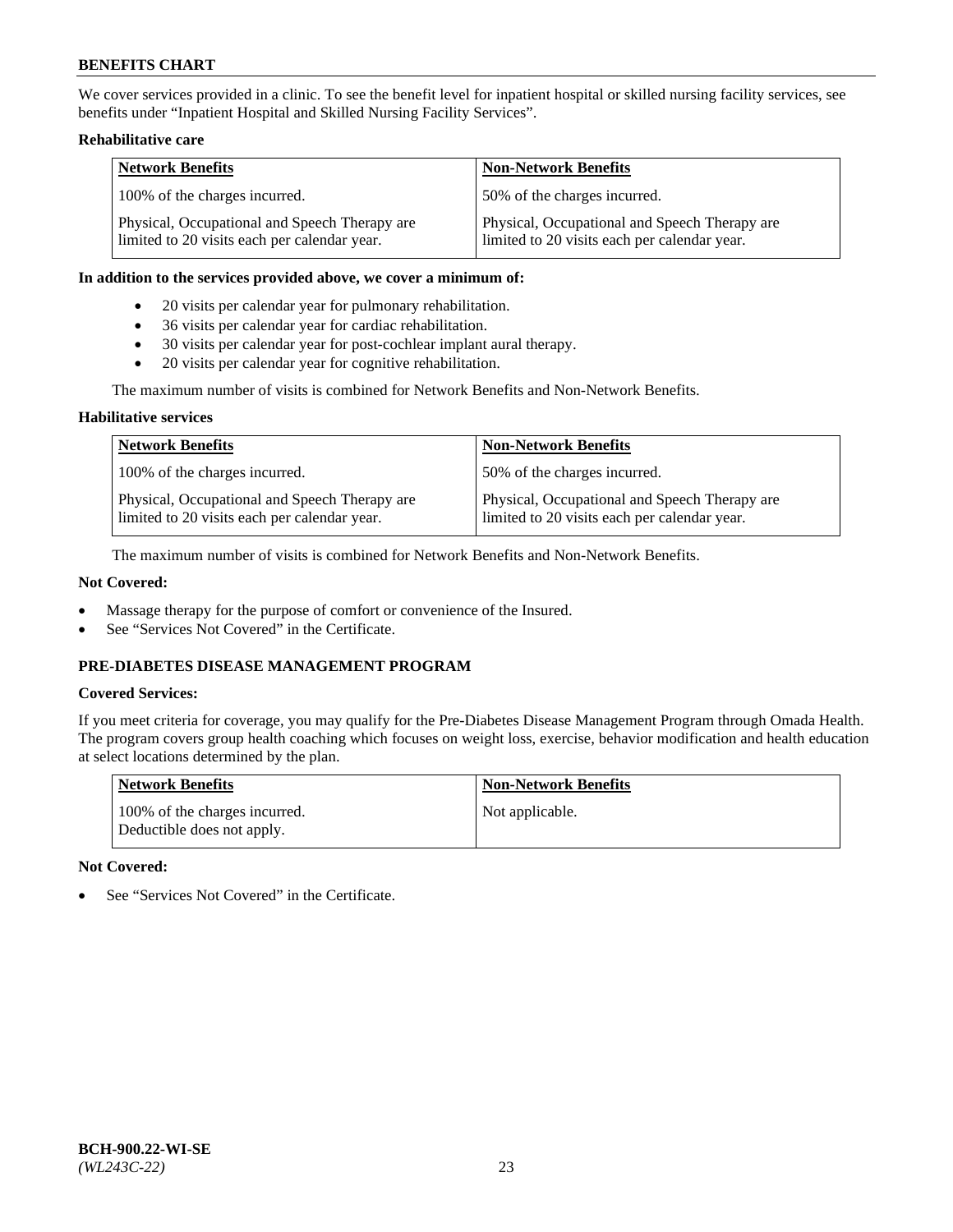# **PRESCRIPTION DRUG SERVICES**

### **Covered Services:**

We cover prescription drugs and medications that can be self-administered or are administered in a physician's office.

We will refill a prescription for eye drops covered under this Benefits Chart if the Insured requests a refill and the original prescription specified that additional quantities would be needed, providing the refill request does not exceed the quantities needed, and the following conditions are met:

- If the Insured requests a 30-day refill supply, the request must be made between 22 and 30 days of the later of (a) the original date that the prescription was distributed to the Insured or (b) the date that the most recent refill was distributed to the Insured; or
- If the Insured requests a 90-day refill supply, the request must be made between 67 and 90 days of the later of (a) the original date that the prescription was distributed to the Insured or (b) the date that the most recent refill was distributed to the Insured.

### **For Network Benefits, drugs and medications must be obtained at a Network pharmacy.**

### **If a copayment is required, you must pay one copayment for each 31-day supply, or portion thereof.**

# **Outpatient drugs (except as specified below)Drugs on the Preventive Drug List**

| <b>Network Benefits</b>                                                                                                                   | <b>Non-Network Benefits</b>  |
|-------------------------------------------------------------------------------------------------------------------------------------------|------------------------------|
| Generic formulary drugs on the Preventive Drug List<br>are covered at 100% of the charges incurred.                                       | 50% of the charges incurred. |
| Brand name formulary drugs on the Preventive Drug<br>List are covered at 100% of the charges incurred,<br>subject to a copayment of \$60. |                              |
| In no event will your cost for a formulary insulin drug<br>exceed \$25.                                                                   |                              |
| Deductible does not apply.                                                                                                                |                              |

### **All other drugs**

| <b>Network Benefits</b>                                                                       | <b>Non-Network Benefits</b>  |
|-----------------------------------------------------------------------------------------------|------------------------------|
| All other formulary drugs are covered at 100% of the<br>charges incurred. Deductible applies. | 50% of the charges incurred. |
| Non-formulary drugs are covered at 80% of the charges<br>incurred. Deductible applies.        |                              |

**Oral chemotherapy drugs** are included on the specialty drug list. However, you pay the applicable outpatient drug benefit. As required by Wisconsin law, you will not pay higher cost sharing (deductible, copayment or coinsurance) for orally administered chemotherapy drugs than you pay for injected or intravenously administered chemotherapy drugs.

#### **Mail order drugs**

| <b>Network Benefits</b>                                                                                                                                                                                                                                 | <b>Non-Network Benefits</b>                                                                                                |
|---------------------------------------------------------------------------------------------------------------------------------------------------------------------------------------------------------------------------------------------------------|----------------------------------------------------------------------------------------------------------------------------|
| For your convenience, you may also get up to a<br>93-day supply of outpatient prescription drugs that<br>can be self-administered through the designated mail<br>order service.<br>Specialty drugs are not available through the mail<br>order service. | Mail order drugs are only available through the<br>designated mail order service.<br>See Network Mail Order Drugs Benefit. |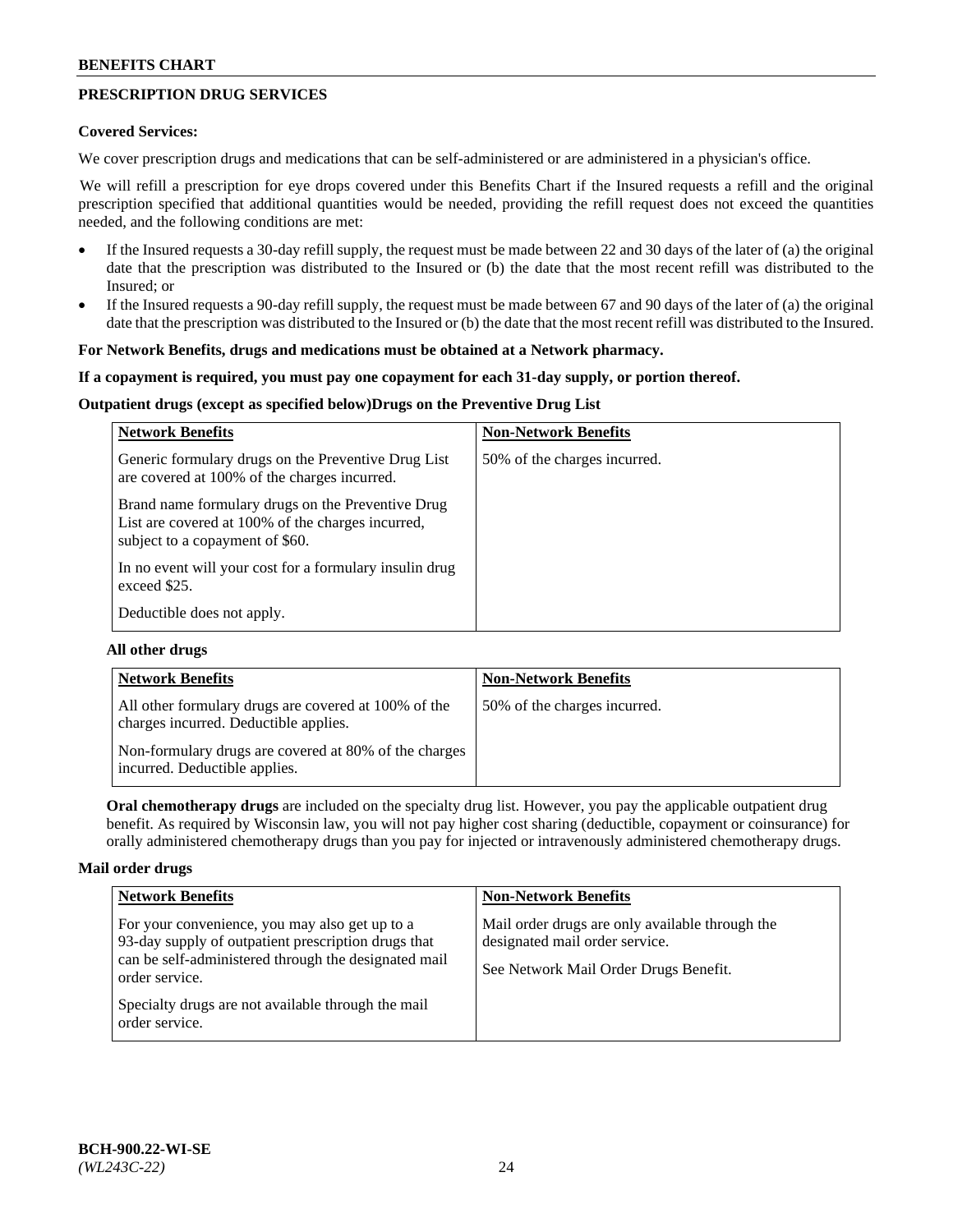# **Specialty drugs that are self-administered**

| <b>Network Benefits</b>                                                                                              | <b>Non-Network Benefits</b> |
|----------------------------------------------------------------------------------------------------------------------|-----------------------------|
| 100% of the charges incurred.                                                                                        | No coverage.                |
| Specialty drugs are limited to drugs on the<br>specialty drug list and must be obtained from a<br>designated vendor. |                             |

**Oral chemotherapy drugs** are included on the specialty drug list. However, you pay the applicable outpatient drug benefit. As required by Wisconsin law, you will not pay higher cost sharing (deductible, copayment or coinsurance) for orally administered chemotherapy drugs than you pay for injected or intravenously administered chemotherapy drugs.

### **Tobacco cessation drugs. All FDA approved tobacco cessation drugs are covered.**

| Network Benefits                                            | <b>Non-Network Benefits</b>   |
|-------------------------------------------------------------|-------------------------------|
| 100% of the charges incurred.<br>Deductible does not apply. | 150% of the charges incurred. |

# **Contraceptive drugs**

| <b>Network Benefits</b>                                                                                                                                         | <b>Non-Network Benefits</b>  |
|-----------------------------------------------------------------------------------------------------------------------------------------------------------------|------------------------------|
| 100% of the charges incurred for formulary drugs.<br>Deductible does not apply.                                                                                 | 50% of the charges incurred. |
| If a physician requests that a non-formulary<br>contraceptive drug be dispensed as written, the drug<br>will be covered at 100%, not subject to the deductible. |                              |

**ACA preventive medications.** We cover preventive medications currently recommended by USPSTF with an A or B rating if they are prescribed by your medical provider and they are listed on our Commercial ACA Preventive Drug List. Preventive medications are subject to periodic review and modification. Changes would be effective in accordance with the federal rules and reflected in our current medical coverage criteria for preventive care services.

| <b>Network Benefits</b>                                     | <b>Non-Network Benefits</b>  |
|-------------------------------------------------------------|------------------------------|
| 100% of the charges incurred.<br>Deductible does not apply. | 50% of the charges incurred. |

# **Limitations:**

- Certain drugs may require prior authorization as indicated on the formulary. HealthPartners may require prior authorization for the drug and also the site where the drug will be provided. Certain drugs are subject to our utilization review process and quantity limits.
- Certain non-formulary drugs require prior authorization. In addition, certain drugs may be subject to any quantity limits applied as part of our trial program. The trial drug program applies to new prescriptions for certain drugs which have high toxicity, low tolerance, high costs and/or high potential for waste. Trial drugs are indicated on the formulary and/or the specialty drug list. Your first fill of a trial drug may be limited to less than a month supply. If the drug is well tolerated and effective, you will receive the remainder of your first month supply.
- If an Insured requests a brand name drug when there is a generic equivalent, the brand name drug will be covered up to the charge that would apply to the generic drug, minus any required copayment. If a physician request that a brand name drug be dispensed as written, the drug will be paid at the non-formulary benefit.
- We may require insureds to try over-the-counter (OTC) drug alternatives before approving more costly formulary prescription drugs.
- Unless otherwise specified in the "Prescription Drug Services" section, you may receive up to a 31-day supply per prescription.
- A 93-day supply will be covered and dispensed only at pharmacies that participate in our extended day supply program.
- New prescriptions to treat certain chronic conditions are limited to a 31-day supply.
- No more than a 31-day supply of specialty drugs will be covered and dispensed at a time, unless it is a manufacturer supplied drug that cannot be split that supplies the insured with more than a 31-day supply.

**BCH-900.22-WI-SE**  *(WL243C-22)* 25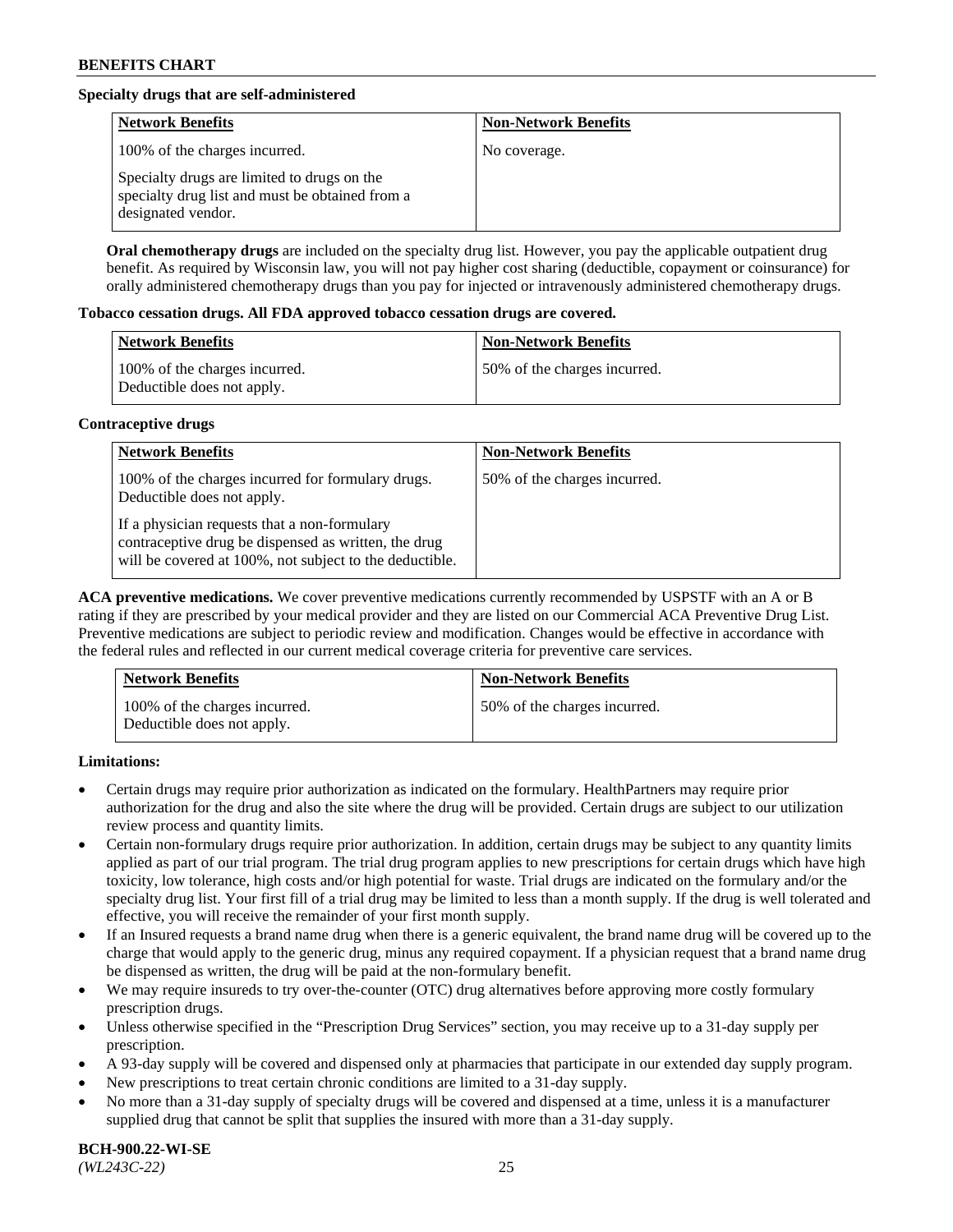**Not Covered:**Replacement of prescription drugs, medications, equipment and supplies due to loss, damage or theft.

- Nonprescription (over-the-counter) drugs or medications, including, but not limited to, vitamins, supplements, homeopathic remedies, and non-FDA approved drugs, unless listed on the formulary and prescribed by a physician or legally authorized health care provider under applicable state and federal law. This exclusion does not include over-thecounter contraceptives for women as allowed under the Affordable Care Act when the Insured obtains a prescription for the item. In addition, if the Insured obtains a prescription, this exclusion does not include aspirin to prevent cardiovascular disease for men and women of certain ages; folic acid supplements for women who may become pregnant; fluoride chemoprevention supplements for children without fluoride in their water source; and iron supplements for children ages 6-12 months who are at risk for anemia.
- All drugs for the treatment of sexual dysfunction.
- All drugs for the treatment of growth deficiency.
- Fertility drugs.
- Medical cannabis.
- Drugs on the Excluded Drug List. The Excluded Drug List includes select drugs within a therapy class that are not eligible for coverage. This includes drugs that may be excluded for certain indications. The Excluded Drug List is available at [healthpartners.com.](http://www.healthpartners.com/)
- Drugs that are newly approved by the FDA until they are reviewed and approved by HealthPartners Pharmacy and Therapeutics Committee.
- Medical devices approved by the FDA will not be covered under the "Prescription Drug Services" section unless they are on our formulary. Covered medical devices are generally submitted and reimbursed under your medical benefits.
- See "Services Not Covered" in the Certificate.

# **PREVENTIVE SERVICES**

### **Applicable Definitions:**

**Routine Preventive Services** are routine health care services that include screenings, check-ups and counseling to prevent illness, disease or other health problems before symptoms occur.

**Diagnostic Services** are services to help a provider understand your symptoms, diagnose illness and decide what treatment may be needed. They may be the same services that are listed as preventive services, but they are being used as diagnostic services. Your provider will determine if these services are preventive or diagnostic. These services are not preventive if received as part of a visit to diagnose, manage or maintain an acute or chronic medical condition, illness or injury. When that occurs, unless otherwise indicated below, standard deductibles, copayments or coinsurance apply.

# **Covered Services:**

We cover preventive services that meet any of the requirements under the Affordable Care Act (ACA) shown in the bulleted items below. These preventive services are covered at 100% under the Network Benefits with no deductible, copayments or coinsurance. (If a preventive service is not required by the ACA and it is covered at a lower benefit level, it will be specified below.) Preventive benefits mandated under the ACA are subject to periodic review and modification. Changes would be effective in accordance with the federal rules. Preventive services mandated by the ACA include:

- Evidence-based items or services that have in effect a rating of A or B in the current recommendations of the United States Preventive Services Task Force with respect to the individual;
- Immunizations for routine use in children, adolescents, and adults that have in effect a recommendation from the Advisory Committee on Immunization Practices of the Centers for Disease Control and Prevention with respect to the individual;
- With respect to infants, children, and adolescents, evidence-informed preventive care and screenings provided for in comprehensive guidelines supported by the Health Resources and Services Administration; and
- With respect to women, preventive care and screenings provided for in comprehensive guidelines supported by the Health Resources and Services Administration.

Covered services are based on established medical policies, which are subject to periodic review and modification by the medical or dental directors. These medical policies (medical coverage criteria) are available by calling Member Services, or logging on to your "*my*HealthPartners" account at [healthpartners.com.](https://www.healthpartners.com/hp/index.html)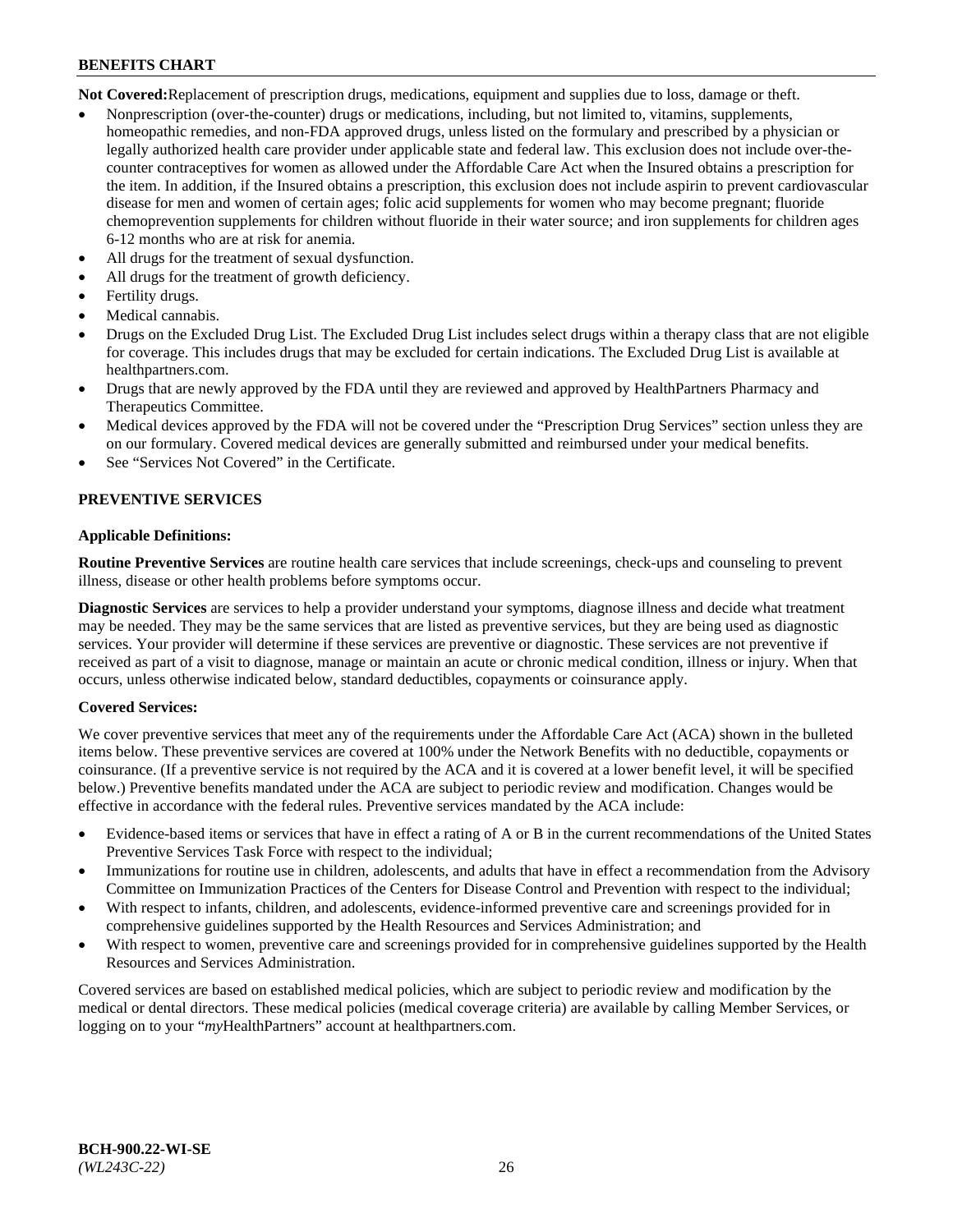# **ACA and state mandated preventive services are covered as follows:**

**Routine health exams and periodic health assessments.** A physician or health care provider will counsel you as to how often health assessments are needed based on age, sex and health status. This includes screening and counseling for tobacco cessation and all FDA approved tobacco cessation medications including over-the-counter drugs (as shown in the Prescription Drug Services section).

| <b>Network Benefits</b>                                     | <b>Non-Network Benefits</b>   |
|-------------------------------------------------------------|-------------------------------|
| 100% of the charges incurred.<br>Deductible does not apply. | 150% of the charges incurred. |

**Child health supervision services.** This includes pediatric preventive services such as newborn screenings, appropriate immunizations, developmental assessments and laboratory services appropriate to the age of the child from birth to 72 months and appropriate immunizations to age 18.

| <b>Network Benefits</b>                                     | <b>Non-Network Benefits</b>  |
|-------------------------------------------------------------|------------------------------|
| 100% of the charges incurred.<br>Deductible does not apply. | 50% of the charges incurred. |

### **Routine prenatal care and exams**

| <b>Network Benefits</b>                                     | <b>Non-Network Benefits</b>  |
|-------------------------------------------------------------|------------------------------|
| 100% of the charges incurred.<br>Deductible does not apply. | 50% of the charges incurred. |

**Routine postnatal care.** This includes health exams, assessments, education and counseling relating to the period immediately after childbirth.

| <b>Network Benefits</b>                                     | <b>Non-Network Benefits</b>  |
|-------------------------------------------------------------|------------------------------|
| 100% of the charges incurred.<br>Deductible does not apply. | 50% of the charges incurred. |

**Routine screening procedures for cancer.** This includes colorectal screening and other cancer screenings recommended by the USPSTF with an A or B rating. Women's preventive health services below describe additional routine screening procedures for cancer.

| <b>Network Benefits</b>                                     | <b>Non-Network Benefits</b>   |
|-------------------------------------------------------------|-------------------------------|
| 100% of the charges incurred.<br>Deductible does not apply. | 150% of the charges incurred. |

**Professional voluntary family planning services.** This includes services to prevent or delay a pregnancy, including counseling and education. Services must be provided by a licensed provider.

| <b>Network Benefits</b>                                     | <b>Non-Network Benefits</b>  |
|-------------------------------------------------------------|------------------------------|
| 100% of the charges incurred.<br>Deductible does not apply. | 50% of the charges incurred. |

# **Adult immunizations**

| Network Benefits                                            | <b>Non-Network Benefits</b>  |
|-------------------------------------------------------------|------------------------------|
| 100% of the charges incurred.<br>Deductible does not apply. | 50% of the charges incurred. |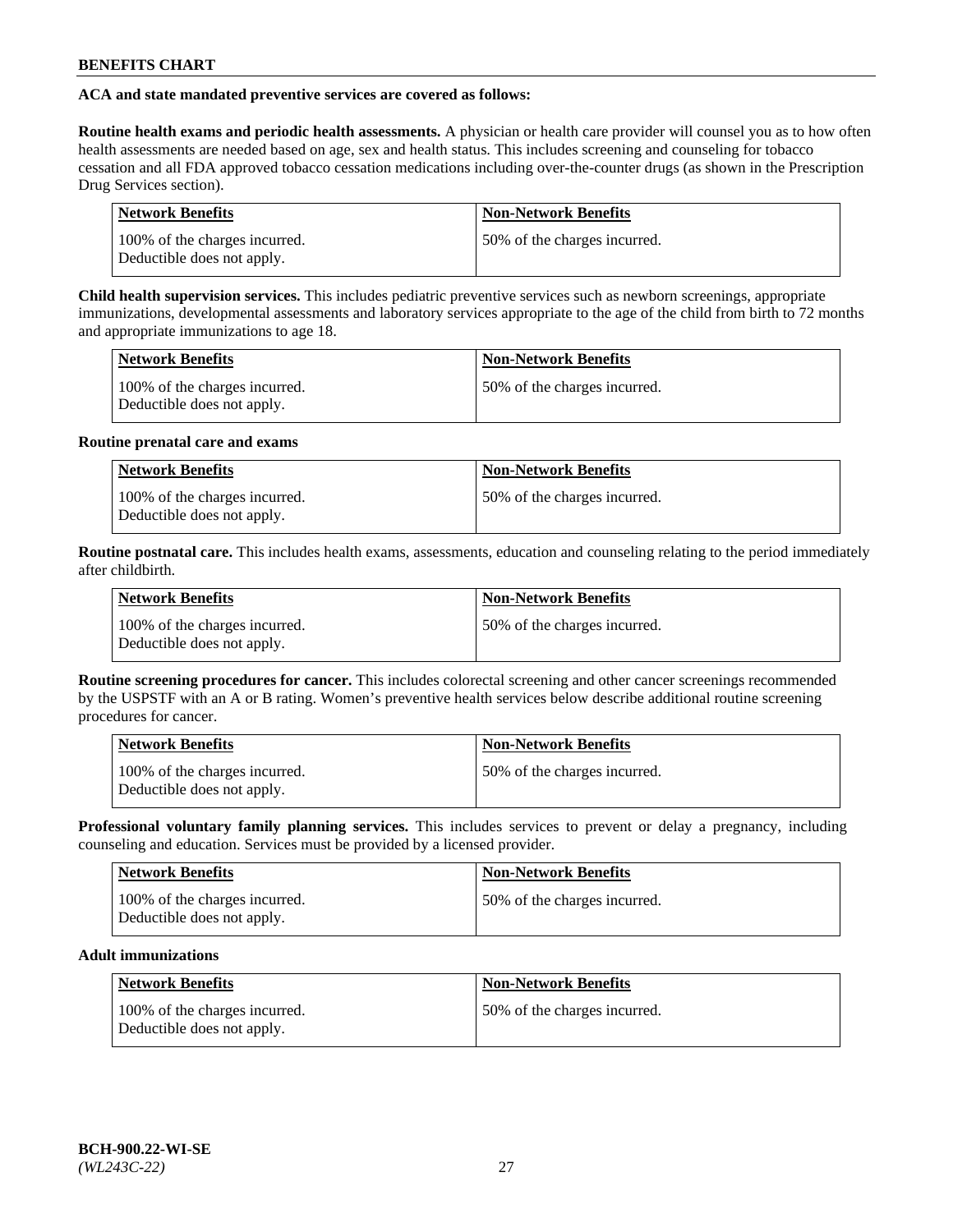**Women's preventive health services.** This includes mammograms, screenings for cervical cancer (pap smears), breast pumps, human papillomavirus (HPV) testing, counseling for sexually transmitted infections, counseling and screening for human immunodeficiency virus (HIV), and all FDA approved contraceptive methods as prescribed by a doctor, sterilization procedures, education and counseling (see the Prescription Drug Services section for coverage of oral contraceptive drugs). We also provide genetic screening for BRCA if someone in your family has the gene or you have a diagnosis of cancer.

The U.S. Preventive Services Task Force (USPSTF) recommends screening mammography, with or without clinical breast examination (CBE), every 1-2 years for women aged 40 and older. For women age 50 and older, we cover an annual mammogram.

| <b>Network Benefits</b>                                     | <b>Non-Network Benefits</b>  |
|-------------------------------------------------------------|------------------------------|
| 100% of the charges incurred.<br>Deductible does not apply. | 50% of the charges incurred. |

**Obesity screening and management.** We cover obesity screening and counseling for all ages during a routine preventive care exam. If you are age 18 or older and have a body mass index of 30 or more, we also cover intensive obesity management to help you lose weight. Your primary care doctor can coordinate these services.

| Network Benefits                                            | <b>Non-Network Benefits</b>  |
|-------------------------------------------------------------|------------------------------|
| 100% of the charges incurred.<br>Deductible does not apply. | 50% of the charges incurred. |

**In addition to any ACA or state mandated preventive services referenced above, we cover the following eligible services:**

### **Routine eye and hearing exams**

| <b>Network Benefits</b>                                     | <b>Non-Network Benefits</b>  |
|-------------------------------------------------------------|------------------------------|
| 100% of the charges incurred.<br>Deductible does not apply. | 50% of the charges incurred. |

**Ovarian cancer surveillance test for women who are at risk.** "At risk for ovarian cancer" means (1) having a family history that includes any of the following: one or more first-degree or second-degree relatives with ovarian cancer, clusters of female relatives with breast cancer or nonpolyposis colorectal cancer; or (2) testing positive for BRCA1 or BRCA2 mutations. "Surveillance test for ovarian cancer" means annual screening using CA-125 serum tumor marker testing, transvaginal ultrasound, pelvic examination or other proven ovarian screening tests currently being evaluated by the federal Food and Drug Administration or by the National Cancer Institute.

| <b>Network Benefits</b>                               | <b>Non-Network Benefits</b>                           |
|-------------------------------------------------------|-------------------------------------------------------|
| Coverage level is same as corresponding Network       | Coverage level is same as corresponding Non-Network   |
| Benefits, depending on type of service provided, such | Benefits, depending on type of service provided, such |
| as Diagnostic Imaging Services, Laboratory Services   | as Diagnostic Imaging Services, Laboratory Services   |
| or Office Visits for Illness or Injury, or Preventive | or Office Visits for Illness or Injury, or Preventive |
| Services.                                             | Services.                                             |

**Peak flow meters for Insureds diagnosed with asthma.** Must be prescribed by a licensed provider.

| <b>Network Benefits</b>                                     | <b>Non-Network Benefits</b>  |
|-------------------------------------------------------------|------------------------------|
| 100% of the charges incurred.<br>Deductible does not apply. | 50% of the charges incurred. |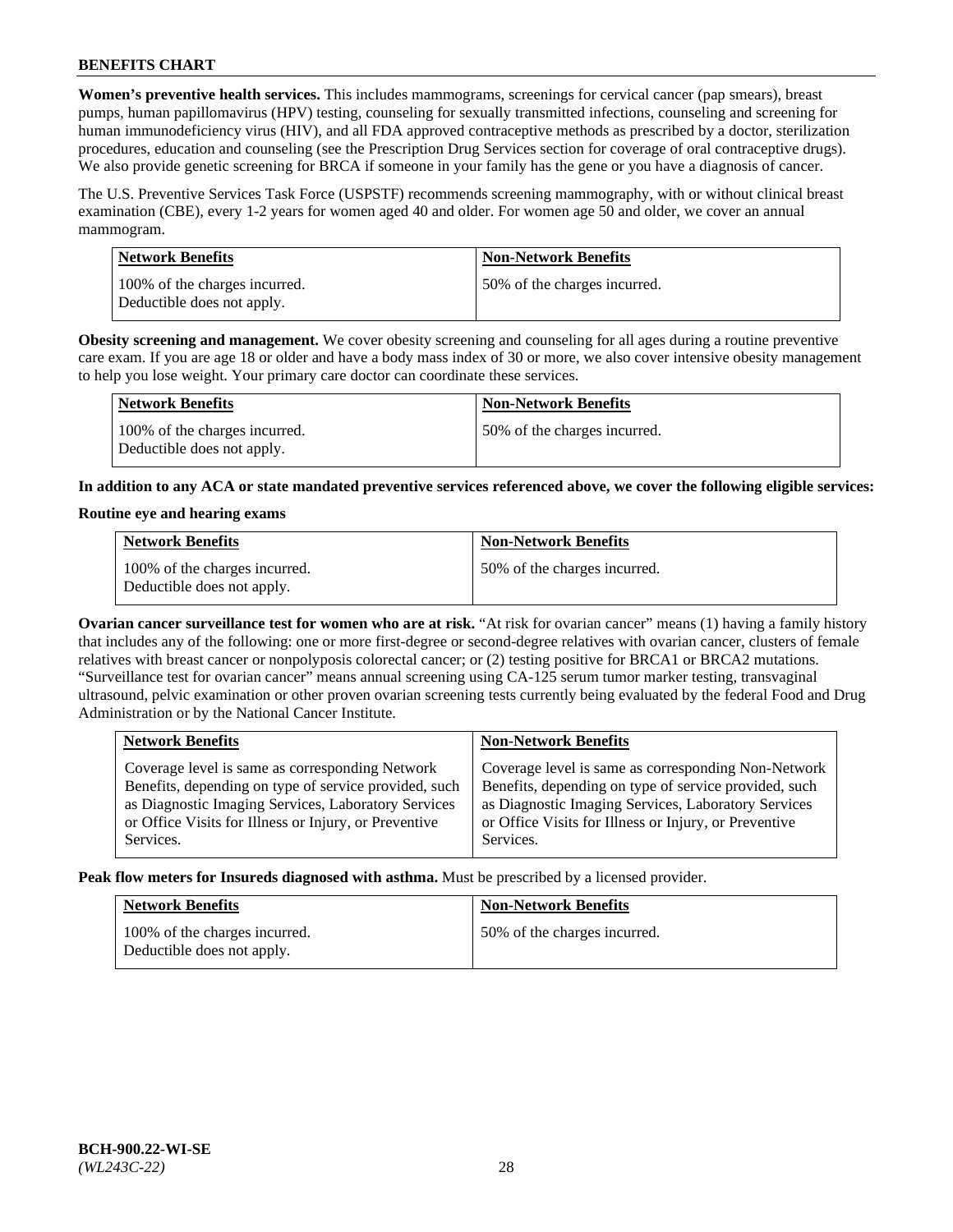**Glucose meters prescribed by a licensed provider** (other than continuous glucose monitoring systems which are covered under the "Diabetic Equipment and Supplies" section in this Benefits Chart)

| <b>Network Benefits</b>                                                                        | <b>Non-Network Benefits</b>  |
|------------------------------------------------------------------------------------------------|------------------------------|
| 100% of the charges incurred.<br>Deductible does not apply.                                    | 50% of the charges incurred. |
| Glucose meters are limited to meters on the formulary<br>and must be obtained from a pharmacy. |                              |

### **Retinopathy screening for Insureds diagnosed with diabetes**

| Network Benefits                                            | <b>Non-Network Benefits</b>  |
|-------------------------------------------------------------|------------------------------|
| 100% of the charges incurred.<br>Deductible does not apply. | 50% of the charges incurred. |

### **Hemoglobin A1C testing for Insureds diagnosed with diabetes**

| <b>Network Benefits</b>                                     | <b>Non-Network Benefits</b>  |
|-------------------------------------------------------------|------------------------------|
| 100% of the charges incurred.<br>Deductible does not apply. | 50% of the charges incurred. |

### **International normalized ratio (INR) testing for Insureds diagnosed with liver disease and/or bleeding disorders**

| <b>Network Benefits</b>                                     | <b>Non-Network Benefits</b>  |
|-------------------------------------------------------------|------------------------------|
| 100% of the charges incurred.<br>Deductible does not apply. | 50% of the charges incurred. |

### **Low-density lipoprotein (LDL) testing for Insureds diagnosed with heart disease**

| <b>Network Benefits</b>                                     | <b>Non-Network Benefits</b>  |
|-------------------------------------------------------------|------------------------------|
| 100% of the charges incurred.<br>Deductible does not apply. | 50% of the charges incurred. |

**Limitations:**Services are not preventive if received as part of a visit to diagnose, manage or maintain an acute or chronic medical condition, illness or injury. When that occurs, unless otherwise indicated above, standard deductibles, copayments or coinsurance apply.

#### **Not Covered:**

See "Services Not Covered" in the Certificate.

# **TELEHEALTH/TELEMEDICINE SERVICES**

#### **Definitions:**

**Telehealth, Telemedicine, or Virtual Care.** This is a means of communication between a health care professional and a patient. This includes the use of secure electronic information, imaging, and communication technologies, including:

- interactive audio or audio-video
- interactive audio with store-and-forward technology
- chat-based and email-based systems
- physician-to-physician consultation
- patient education
- data transmission
- data interpretation
- digital diagnostics (algorithm-enabled diagnostic support)
- digital therapeutics (the use of personal health devices and sensors, either alone or in combination with conventional drug therapies, for disease prevention and management)

**BCH-900.22-WI-SE**  *(WL243C-22)* 29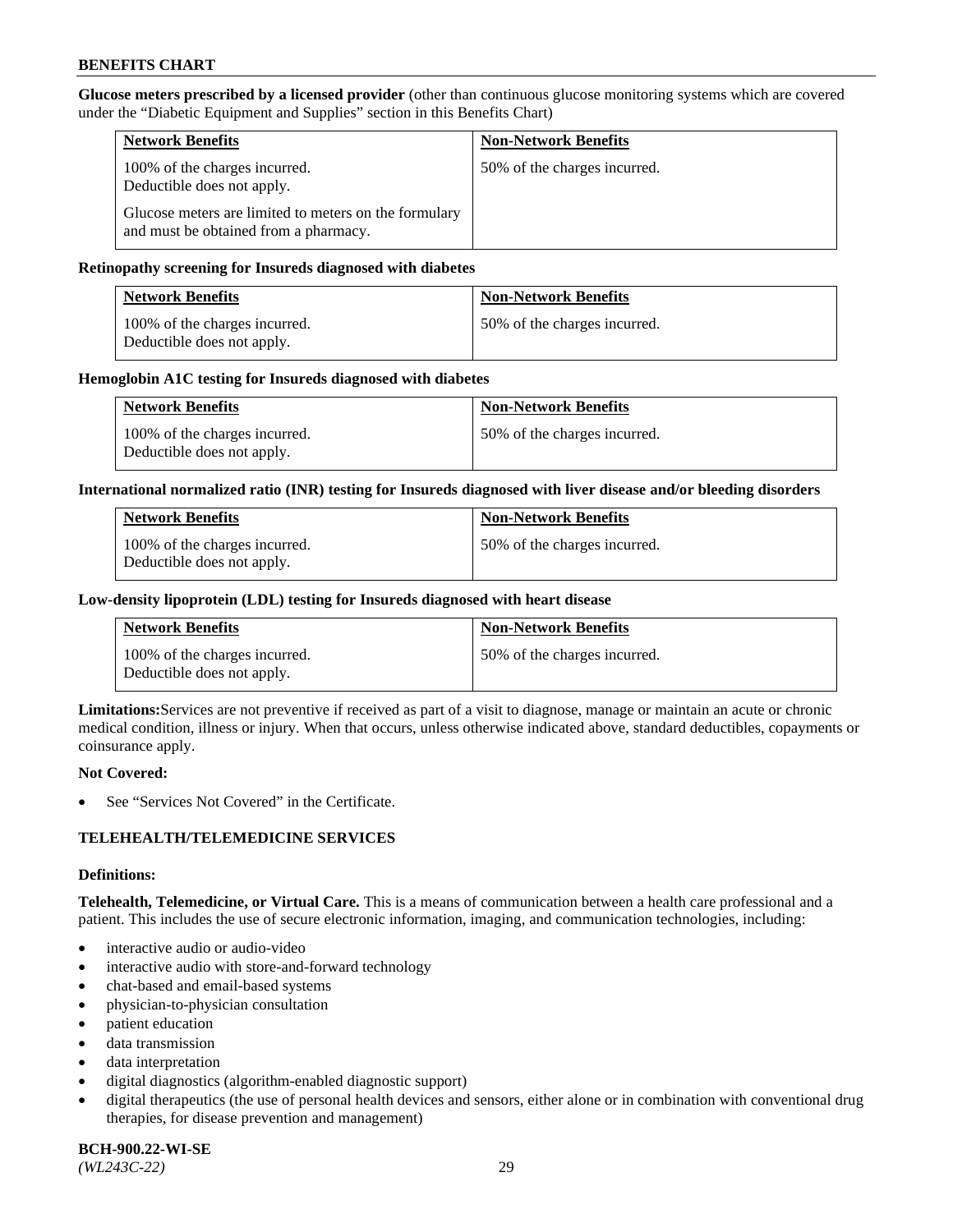Services can be delivered:

Synchronously: the patient and health care professional are engaging with one another at the same time; or Asynchronously: the patient and health care professional engage with each other at different points in time.

**Telephone Visits.** Live, synchronous, interactive encounters over the telephone between a patient and a healthcare provider.

**E-visit or chat-based visits.** Asynchronous online or mobile app encounters to discuss a patient's personal health information, vital signs, and other physiologic data or diagnostic images. The healthcare provider reviews and delivers a consultation, diagnosis, prescription or treatment plan after reviewing the patient's visit information.

**Virtuwell®.** This is an online service for you to receive a diagnosis and treatment for certain conditions, such as a cold, flu, ear pain and sinus infections. You may access the Virtuwell website at [virtuwell.com.](https://www.virtuwell.com/)

**Video Visits.** Live, synchronous, interactive encounters using secure web-based video between a patient and a healthcare provider.

#### **Covered Services:**

The Plan covers the following methods of receiving care for services that would be eligible under the Plan if the service were provided in person.

#### **Scheduled telephone visits**

| <b>Network Benefits</b>       | <b>Non-Network Benefits</b>  |
|-------------------------------|------------------------------|
| 100% of the charges incurred. | 50% of the charges incurred. |

### **E-visits**

### **Access to online care through Virtuwell at [virtuwell.com](https://www.virtuwell.com/)**

| Network Benefits              | <b>Non-Network Benefits</b> |
|-------------------------------|-----------------------------|
| 100% of the charges incurred. | Not applicable.             |

#### **All other E-visits**

| <b>Network Benefits</b>       | <b>Non-Network Benefits</b>  |
|-------------------------------|------------------------------|
| 100% of the charges incurred. | 50% of the charges incurred. |

#### **Video visits**

| <b>Network Benefits</b>                                      | <b>Non-Network Benefits</b>                            |
|--------------------------------------------------------------|--------------------------------------------------------|
| Coverage level is same as corresponding Network              | Coverage level is same as corresponding Non-           |
| Benefits, depending on type of service provided, such as     | Network Benefits, depending on type of service         |
| Office Visits for Illness or Injury, Inpatient or Outpatient | provided, such as Office Visits for Illness or Injury, |
| <b>Hospital Services.</b>                                    | Inpatient or Outpatient Hospital Services.             |

#### **Not Covered:**

See "Services Not Covered" in the Certificate.

# **TRANSPLANT SERVICES**

# **Applicable Definitions:**

**Autologous.** This is when the source of cells is from the individual's own marrow or stem cells.

**Allogeneic.** This is when the source of cells is from a related or unrelated donor's marrow or stem cells.

**Allogeneic Bone Marrow Transplant.** This is when the bone marrow is harvested from the related or unrelated donor and stored. The patient undergoes treatment which includes tumor ablation with high-dose chemotherapy and/or radiation. The bone marrow is reinfused (transplanted).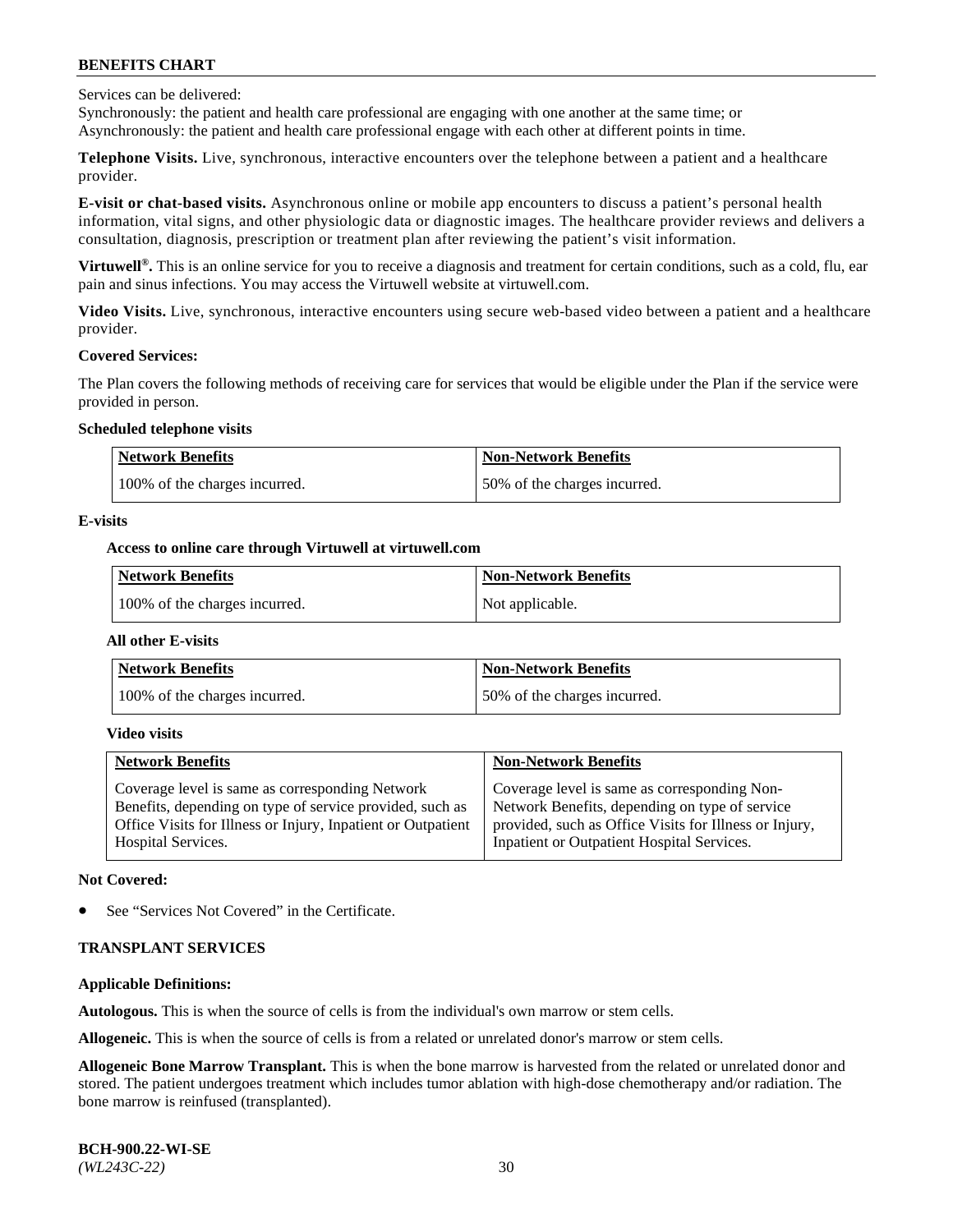**Autologous Bone Marrow Transplant.** This is when the bone marrow is harvested from the individual and stored. The patient undergoes treatment which includes tumor ablation with high-dose chemotherapy and/or radiation. The bone marrow is reinfused (transplanted).

**Autologous/Allogeneic Stem Cell Support.** This is a treatment process that includes stem cell harvest from either bone marrow or peripheral blood, tumor ablation with high-dose chemotherapy and/or radiation, stem cell reinfusion, and related care. Autologous/allogeneic bone marrow transplantation and high dose chemotherapy with peripheral stem cell rescue/support are considered to be autologous/allogeneic stem cell support.

**Designated Transplant Center.** This is any health care provider, group or association of health care providers designated by us to provide services, supplies or drugs for specified transplants for our Insureds.

**Transplant Services.** This is transplantation (including retransplants) of the human organs or tissue listed below, including all related post-surgical treatment, follow-up care and drugs and multiple transplants for a related cause. Transplant services do not include other organ or tissue transplants or surgical implantation of mechanical devices functioning as a human organ, except surgical implantation of an FDA approved Ventricular Assist Device (VAD) or total artificial heart, functioning as a temporary bridge to heart transplantation.

Prior authorization is required prior to consultation to support coordination of care and benefits.

### **Covered Services:**

We cover eligible transplant services (as defined above) while you are covered under the Certificate. Transplants that will be considered for coverage are limited to the following:

- Kidney transplants for end-stage disease.
- Cornea transplants for end-stage disease.
- Heart transplants for end-stage disease.
- Lung transplants or heart/lung transplants for: (1) primary pulmonary hypertension; (2) Eisenmenger's syndrome; (3) endstage pulmonary fibrosis; (4) alpha 1 antitrypsin disease; (5) cystic fibrosis; and (6) emphysema.
- Liver transplants for: (1) biliary atresia in children; (2) primary biliary cirrhosis; (3) post-acute viral infection (including hepatitis A, hepatitis B antigen e negative and hepatitis C) causing acute atrophy or post-necrotic cirrhosis; (4) primary sclerosing cholangitis; (5) alcoholic cirrhosis; and (6) hepatocellular carcinoma.
- Allogeneic bone marrow transplants or peripheral stem cell support associated with high dose chemotherapy for: (1) acute myelogenous leukemia; (2) acute lymphocytic leukemia; (3) chronic myelogenous leukemia; (4) severe combined immunodeficiency disease; (5) Wiskott-Aldrich syndrome; (6) aplastic anemia; (7) sickle cell anemia; (8) non-relapsed or relapsed non-Hodgkin's lymphoma; (9) multiple myeloma; and (10) testicular cancer.
- Autologous bone marrow transplants or peripheral stem cell support associated with high-dose chemotherapy for: (1) acute leukemias; (2) non-Hodgkin's lymphoma; (3) Hodgkin's disease; (4) Burkitt's lymphoma; (5) neuroblastoma; (6) multiple myeloma; (7) chronic myelogenous leukemia; and (8) non-relapsed non-Hodgkin's lymphoma.
- Pancreas transplants for simultaneous pancreas-kidney transplants for diabetes, pancreas after kidney, living related segmental simultaneous pancreas kidney transplantation and pancreas transplant alone.

To receive Network Benefits, charges for transplant services must be incurred at a Designated Transplant Center.

The transplant-related treatment provided, including expenses incurred for directly related donor services, shall be subject to and in accordance with the provisions, limitations, maximums and other terms of the Certificate.

Medical and hospital expenses of the donor are covered only when the recipient is an Insured and the transplant and directly related donor expenses have been prior authorized for coverage. Treatment of medical complications that may occur to the donor are not covered. Donors are not considered Insureds, and are therefore not eligible for the rights afforded to Insureds under the Certificate.

The list of eligible transplant services and coverage determinations are based on established medical policies, which are subject to periodic review and modification by the medical director.

| Network Benefits                                 | <b>Non-Network Benefits</b>                          |
|--------------------------------------------------|------------------------------------------------------|
| See Network Inpatient Hospital Services Benefit. | See Non-Network Inpatient Hospital Services Benefit. |